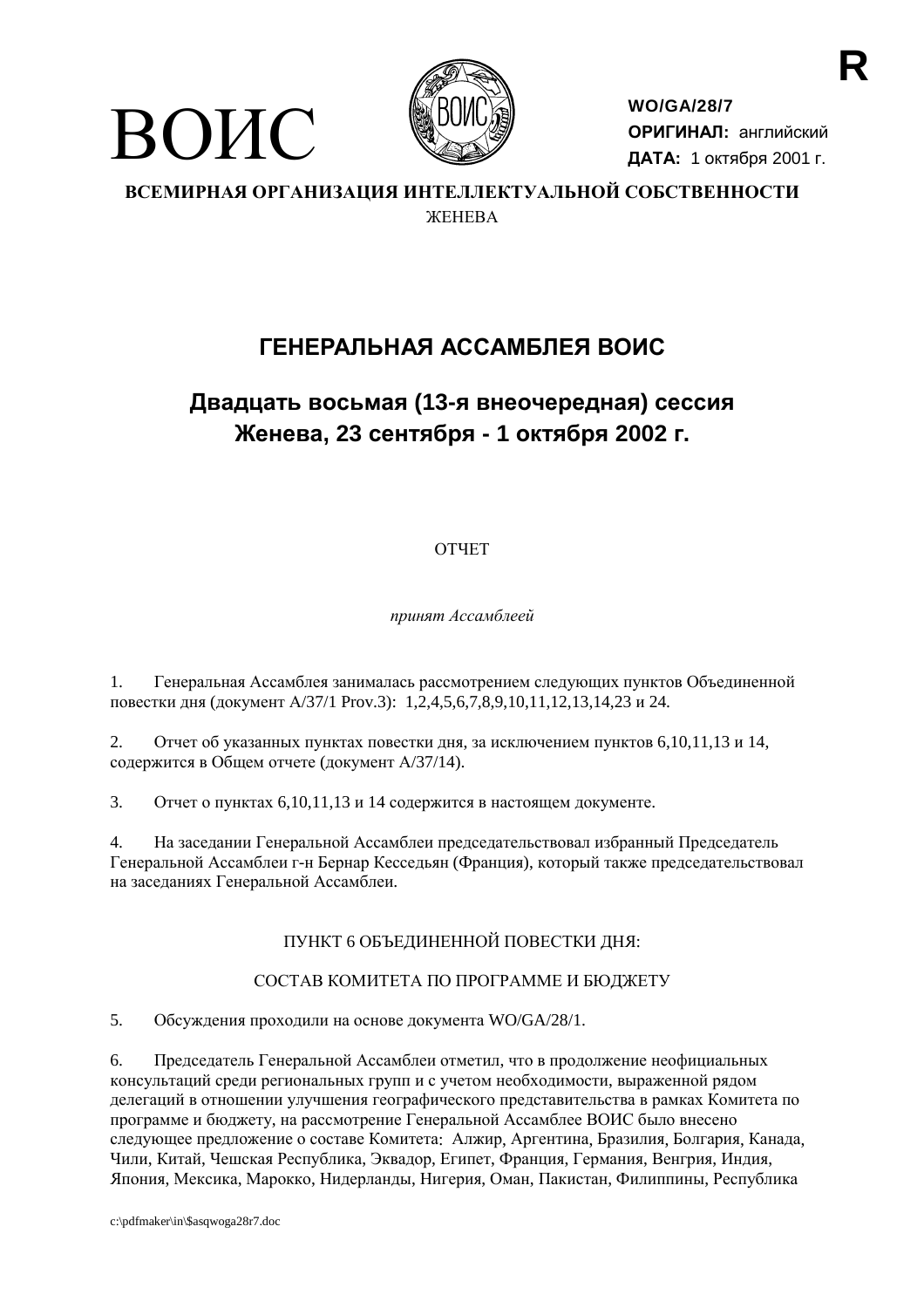Корея, Российская Федерация, Сенегал, Словакия, Южная Африка, Испания, Шри-Ланка, Швейцария (ex-officio), Украина, Соединенное Королевство, Соединенные Штаты Америки, Венесуэла и Югославия (35).

Делегация Мексики отметила расширение членства в Комитет с 33 до 35 государств-7. членов и обратилась с просьбой разъяснить, какие региональные группы получили дополнительные два места.

 $\mathbf{R}$ Председатель указал, что после проведения консультаций между региональными группами дополнительные места были предоставлены Азиатской группе и Группе государств Центральной Европы и Балтии.

9. Делегация Мексики, признавая возможное отсутствие географического равновесия в рамках Комитета, обратилась с просьбой предоставить возможность для проведения дополнительных консультаций по вопросу о составе Комитета до проведения или по крайней мере во время проведения следующих Ассамблей.

10. Делегация Барбадоса присоединилась к заявлению делегации Мексики и выразила надежду на решение вопросов в самое ближайшее время и к удовлетворению всех сторон. Выступая от имени ГРУЛАК, делегация Барбадоса подчеркнула то значение, которое она придает тому, чтобы решения в рамках ВОИС принимались открыто и прозрачно. В этом отношении ГРУЛАК хотела бы подчеркнуть роль Генеральной Ассамблеи как высшего органа ВОИС, наделенного полномочиями принимать решения, а также подчеркнуть, что право отдельных государств-членов на полное участие в принятии решений по вопросам, находящимся на рассмотрении Генеральной Ассамблеи, ни в коем случае не должно сводиться на нет предшествующими консультациями. ГРУЛАК присоединилась к консенсусу по этому вопросу, руководствуясь духом компромисса, и для того, чтобы обеспечить успешное завершение работы нынешних Ассамблей, и ожидает всестороннего и сбалансированного обсуждения этого вопроса на Ассамблеях в следующем году. Страны ГРУЛАК верят, что государства-члены смогут достичь договоренности о более справедливом распределении мест в составе Комитета по программе и бюджету.

Делегация Беларуси, выступая от имени Группы стран Центральной Азии, Кавказа и  $11.$ Восточной Европы заявила о глубокой озабоченности этих стран не только перераспределением мест в Комитете по программе и бюджету, в результате которого, например, одна Группа из 15 стран получила пять мест, а другая Группа из 12 стран лишь два места, но также и тем очевидным фактом, что распределение было проведено без необходимой прозрачности и консультаций с заинтересованными региональными группами, что противоречит ранее принятой общей практике ВОИС. Группа отметила, что принцип справедливого географического распределения был и остается одним из основных в системе органов Организации Объединенных Наций и этим принципом нельзя пренебрегать. Однако страны Группы готовы присоединиться к консенсусу относительно предлагаемого состава Комитета по программе и бюджету, но лишь при том понимании, что консенсус является временным по своему характеру, он касается состава Комитета лишь на 2002-2003 гг. и что этот состав будет пересмотрен в следующем году.

В ответ на вопрос делегации Аргентины Председатель изложил число мест,  $12.$ принадлежащих региональным группам в соответствии с представленным предложением: Африканская группа (6), Азиатская группа (6), Группа государств Центральной Европы и Балтии (5), Группа стран Центральной Азии, Кавказа и Восточной Европы (2), Группа стран В, включая Швейцарию (ex-officio) (9), ГРУЛАК (6), Китай (1).

Председатель отметил озабоченность, выраженную некоторыми членами региональных 13. групп в отношении адекватного географического распределения в рамках Комитета по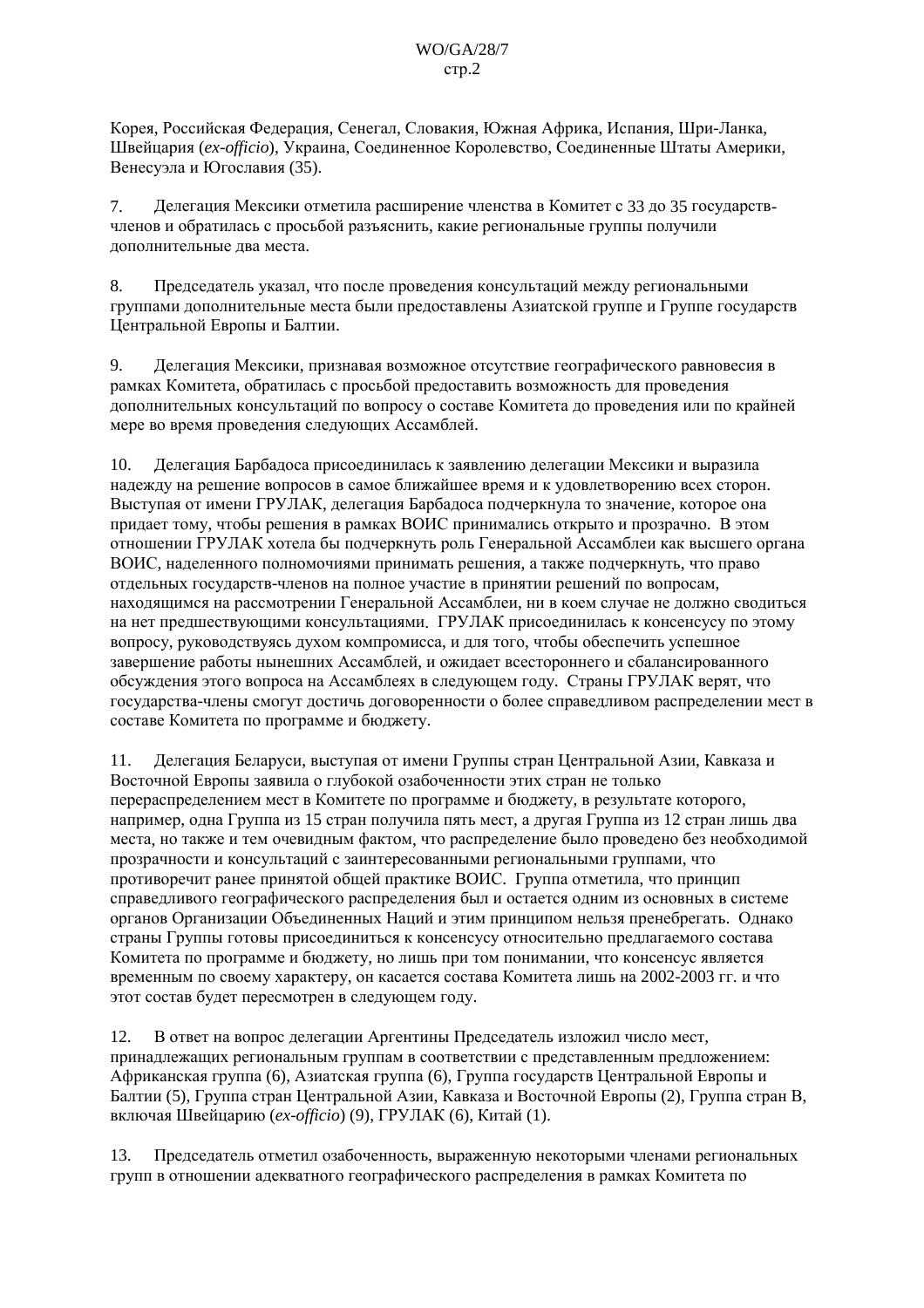программе и бюджету. Он напомнил заявления по этому вопросу, сделанные в ходе проведения Ассамблей в 1998 и 2001 гг. Председатель также напомнил недавние просьбы Африканской группы, а также Группы государств Центральной Европы и Балтии о предоставлении дополнительного представительства для каждой из них в Комитете ввиду размера их стран, являющихся членами. Учитывая, что это не было принято во внимание, Председатель, подчеркивая, что его предложенное соглашение является предварительным, отметил следующее: во-первых, имеется озабоченность со стороны некоторых региональных групп в отношении географического прелставительства: во-вторых, что лолжны быть продолжены консультации и что этот вопрос будет включен в повестку дня заседаний Ассамблей 2003 г.

Генеральная Ассамблея одобрила состав Комитета по программе и бюджету, как он  $14.$ изложен выше, в пункте 6, на период с сентября 2002 г. по сентябрь 2003 г. и приняла решение, что вопрос о членстве и составе Комитета по программе и бюджету будет снова рассмотрен в сентябре 2003 г.

### ПУНКТ 10 ОБЪЕДИНЕННОЙ ПОВЕСТКИ ДНЯ:

#### ДИПЛОМАТИЧЕСКАЯ КОНФЕРЕНЦИЯ ПО ОХРАНЕ АУДИОВИЗУАЛЬНЫХ ИСПОЛНЕНИЙ

15. Обсуждения этого пункта повестки дня проходили на основе документа WO/GA/28/5.

Представляя этот вопрос, Секретариат напомнил, что в документе WO/GA/28/5 16. содержится предложение Генерального директора возобновить международные обсуждения по вопросу охраны аудиовизуальных исполнений. Ввиду важности этого вопроса и необходимости обеспечения полной прозрачности будет созвана специальная неофициальная встреча, открытая для участия всех государств-членов и заинтересованных межправительственных и неправительственных организаций. Учитывая время, прошедшее с декабря 2000 г., ожидается, что эта встреча состоится в первой половине 2003 г. Такая встреча будет созвана после дальнейшей оценки ситуации Международным бюро. По вопросам организационного и процедурного характера также будут проведены консультации с координаторами региональных групп, базирующимися в Женеве. Было также предложено оставить вопрос о созыве Дипломатической конференции по охране аудиовизуальных исполнений в повестке дня Генеральной Ассамблеи ВОИС на сессии, которая состоится в сентябре 2003 г.

Председатель напомнил, что на заседании в сентябре 2001 г. Генеральная Ассамблея 17. решила оставить этот вопрос в повестке лня заселаний Ассамблеи в 2002 г. Теперь предложено созвать неофициальную специальную встречу с целью возобновления международных обсуждений с должным соблюдением прозрачности. Если будет решено продвигаться дальше, может быть разработана специальная повестка дня, предусматривающая в конечном счете повторный созыв Дипломатической конференции.

18. Делегация Дании, выступая от имени Европейского сообщества и его государств-членов, подтвердила постоянную приверженность значимому пересмотру Римской конвенции в отношении охраны аудиовизуальных исполнений, предоставлению исполнителям аудиовизуальных исполнений международной охраны, которой они заслуживают, и решения нерешенных вопросов со времени проведения в 1996 г. Дипломатической конференции. Определенный прогресс по этому вопросу был достигнут в ходе Дипломатической конференции в декабре 2000 г. Однако, следует признать, что Конференция ввиду различия концепций столкнулась с довольно сложными проблемами. Эти разногласия не было возможности устранить в ходе Липломатической конференции 2000 г. ни во время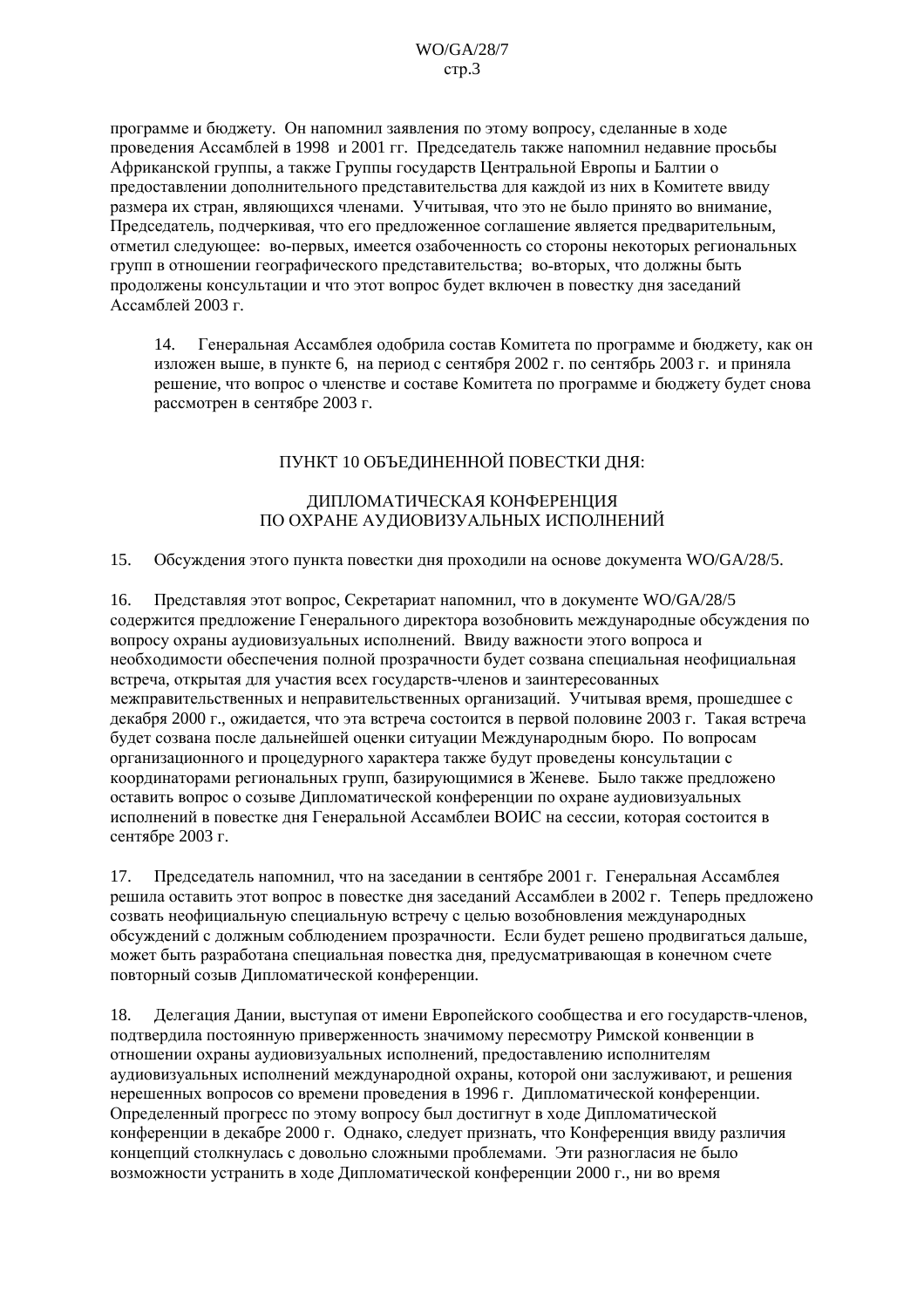интенсивных переговоров на более поздней конференции, ни во время других контактов, состоявшихся за последние два года. Учитывая эти обстоятельства и их серьезное влияние, Европейское сообщество и государства-члены приветствуют предложение Генерального лиректора в качестве полезной основы для оценки дальнейших перспектив работы и придания нового импульса международным обсуждениям по этому важному вопросу. Европейское сообщество и его государства-члены с интересом отметили, что Генеральный директор в пункте 4 документа WO/GA/28/5 предложил Международному бюро оценить ситуацию в течение послелующих месяцев с целью созыва специальной неофициальной встречи в первой половине 2003 г. Это представляется своевременной инициативой, которую следует изучить подробнее. Европейское сообщество и его государства-члены, как и другие делегации, только недавно ознакомились с документом и содержащимися в нем предложениями. В целях более глубокого изучения потенциала этого предложения должны быть предоставлены возможности для проведения всесторонних консультаций с другими делегациями и Международным бюро, в особенности по вопросу своевременности, время проведения, продолжительности и повестки дня такой встречи. Делегация готова внести свой конструктивный вклад в такие консультации. Поэтому лелегация придерживается мнения, что преждевременно принимать какое-либо окончательное решение на нынешней Ассамблеи. Независимо от исхода консультаций, важно было бы отметить два соображения. Во-первых, учитывая сложность вопросов и необходимость соблюдения прозрачности, Европейское сообщество и его государства-члены разделяют вывод Генерального директора о том, чтобы такая неофициальная встреча в любом случае была открытой для всех государств-членов и заинтересованных межправительственных и неправительственных организаций. Во-вторых, Европейское сообщество и его государствачлены принимают к сведению предложение в пункте 5 документа WO/GA/28/5, в соответствии с которым вопрос о дипломатической конференции по охране аудиовизуальных исполнений остается в повестке дня Генеральной Ассамблеи ВОИС на сессии в сентябре 2003 г.

19. Лелегация Японии заявила, что в течение лвух лет со дня проведения дипломатической конференции в 2000 г. соответствующие стороны, включая Международное бюро ВОИС. пытались найти пути для возможного принятия договора об охране аудиовизуальных исполнений. Однако, очевидно, что никакого прогресса по этому вопросу не было достигнуто и делегация выражает озабоченность по поводу возможной потери импульса для заключения договора, если эта ситуация останется без изменения. В этом отношении предложение Генерального директора провести специальную неофициальную встречу будет полезным для поддержания стимула. Правительство Японии полностью поддерживает предложение и процедуру, предложенные Генеральным директором, и выражает надежду, что неофициальная встреча будет первым международным шагом в направлении незамедлительного повторного созыва Дипломатической конференции. Далее, делегация заявила о необходимости подтвердить соглашение о статьях, по которым был достигнут консенсус на Дипломатической конференции в 2000 г., и обсуждения не должны вновь проходить по этим вопросам. Кроме того, делегация считала, что должно уделяться внимание соблюдению равновесия между смежными правами владельцев, в частности производителей фонограмм, исполнителей и вешательных организаций, которые соблюдались со времени учреждения Римской конвенции. Если договор по аудиовизуальным исполнениям не будет принят, это равновесие может быть нарушено.

Делегация Барбадоса, выступая от имени Группы стран Латинской Америки и 20. Карибского бассейна (ГРУЛАК), напомнила, что группа активно участвовала в обсуждениях на Дипломатической конференции в 2000 г. и что существенный прогресс был достигнут в направлении принятия международного договора. Остается всего лишь завершить работу этой дипломатической конференции по одной нерешенной статье. В этом отношении Группа поддерживает предложение о проведении неофициальных консультаций с целью повторного созыва дипломатической конференции и сохранения этого вопроса в повестке дня следующей Ассамблеи.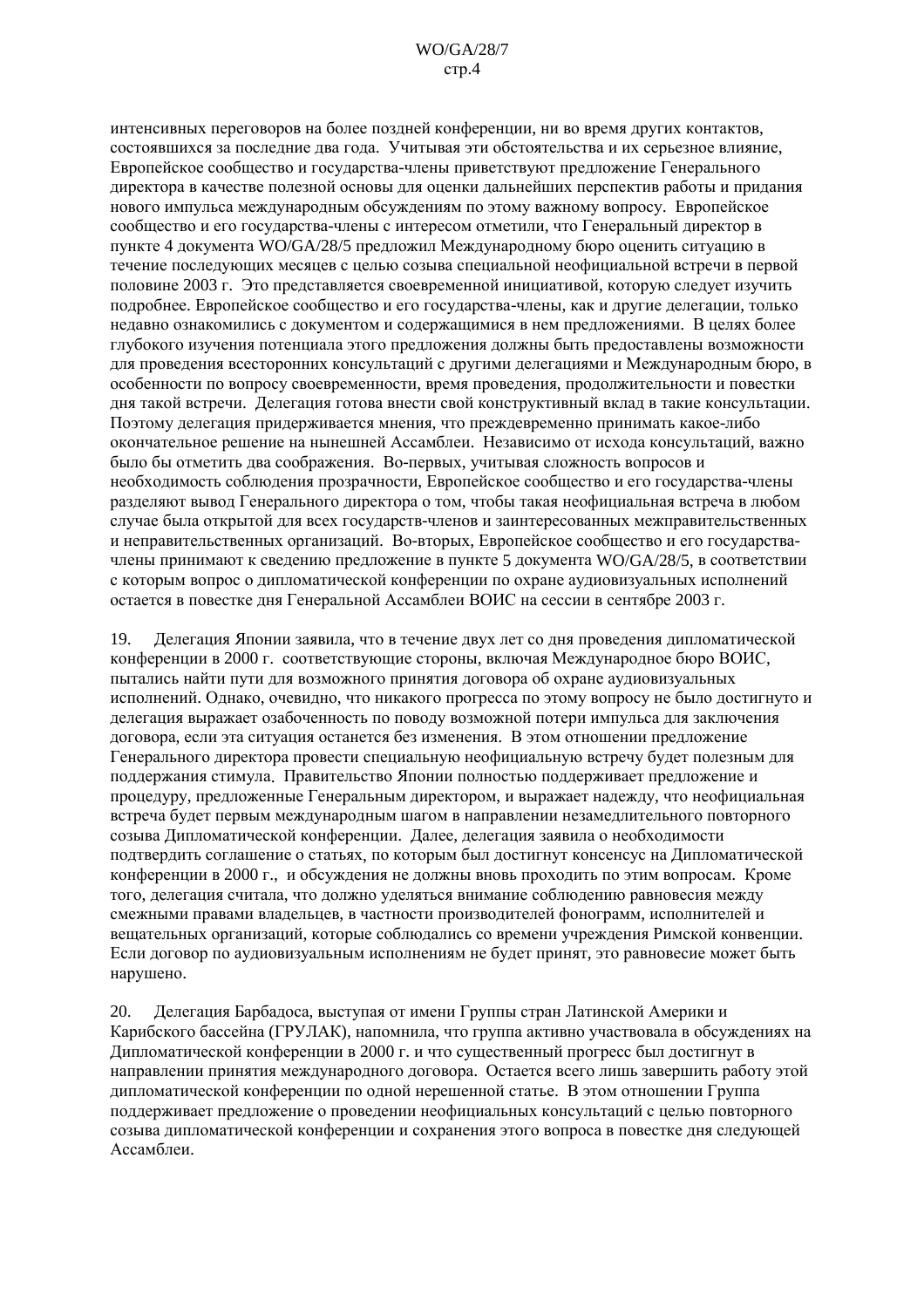Делегация Алжира, выступая от имени Группы Африканских стран, поддержала  $21.$ предложенное проведение консультаций по аудиовизуальным исполнениям со стратегической целью подготовки к повторному созыву дипломатической конференции. Такие консультации должны следовать рабочей программе, в соответствии с которой подтверждается, что вопросы, по которым было уже достигнуто соглашение на дипломатической конференции в 2000 г., рассматриваться не будут. Консультации должны быть направлены на охрану имущественных и личных неимущественным прав исполнителей на национальном и международном уровнях с учетом эволюции современных технологий.

22. Делегация Алжира, выступая в собственном качестве, подтвердила важность, которую ее страна придает повторному созыву дипломатической конференции. Она напомнила об интересе к заключению такого международного договора, который был проявлен в ходе региональных консультаций, проходивших в Алжире до начала дипломатической конференции в 2000 г., а также в ходе самой конференции. Делегация полностью поддерживает предложение Генерального директора о созыве неофициальной встречи, с тем чтобы в конечном итоге дипломатическая конференция могла бы быть повторно созвана для принятия международного документа по этому вопросу.

23. Делегация Ганы поблагодарила Председателя, а также заместителей Председателя за столь полезную работу. Делегация воздала должное неустанной работе д-ра Камила Идриса и его сотрудников, достигших столь многого в столь короткое время. Гана считает охрану аудиовизуальных исполнений очень важным вопросом. Гана признательна за пункты 4 и 5 обсуждаемого документа, который также следует приветствовать. Делегация указала, что ее правительство готово участвовать в заседаниях, которые будут созваны для решения оставшихся вопросов по теме международной охраны аудиовизуальных исполнений.

Делегация Кыргызстана поддержала предложение Генерального директора о созыве 24. неофициальной встречи в первой половине 2003 г. и об обсуждении этого вопроса на следующей Ассамблее. Она также согласилась с необходимостью повторного созыва Дипломатической конференции. Вопрос об аудиовизуальных исполнениях является важным в развитии информационного общества. Дипломатическая конференция 2000 г., несмотря на насышенную повестку дня, сумела достичь соглашения по ряду вопросов. Делегация заявила, что она готова участвовать в решении остающихся вопросов.

Делегация Мексики поддержала заявление делегации Барбадоса от имени ГРУЛАК.  $25.$ Делегация напомнила, что со времени 1992 г., когда начались обсуждения по этому вопросу, ее страна уделяет первоочередное значение охране прав исполнителей. Поэтому она поддерживает проведение консультаций в формате неофициальной встречи с целью преодоления остающихся разногласий. Кроме того, она также придерживается мнения, что этот вопрос должен остаться в повестке дня сессий Генеральной Ассамблеи 2003 г. Делегация будет принимать активное участие во всех таких консультациях в целях достижения удовлетворительного решения.

Делегация Беларуси, выступая от имени Группы стран Центральной Азии, Кавказа и 26. Восточной Европы, выразила полную поллержку предложениям Генерального директора. содержащимся в документе WO/GA/28/5, учитывая большую важность вопроса для всех стран и в особенности для стран ее группы, а также тот факт, что все делегации, участвующие в дипломатической конференции в декабре 2000 г., проделали большую работу и только несколько вопросов остаются нерешенными.

27. Делегация Норвегии выразила приверженность модернизации международной охраны вещательных организаций и поиску новых вопросов для обсуждения в рамках Постоянного комитета по авторскому праву и смежным правам. Однако, у нее вызывает самую глубокую озабоченность отсутствие надлежащей основы для охраны аудиовизуальных исполнений.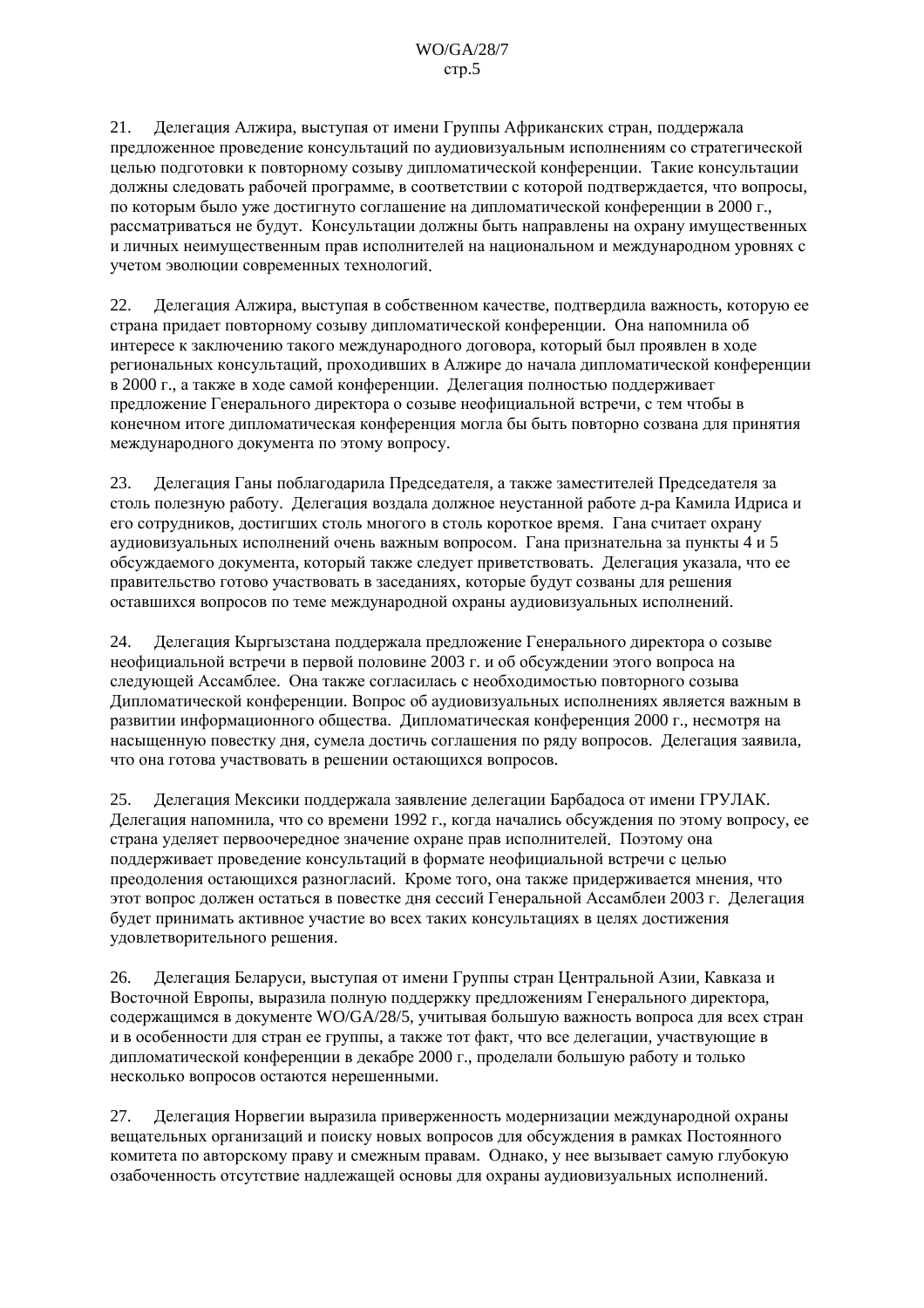Исполнители являются важной частью культурной среды, и использование исполнений стало носить все более международный характер и имеет все большую экономическую актуальность. Целесообразность охраны исполнений аудиовизуальных исполнителей является твердой и неопровержимой, равно как и охрана прав авторов и музыкальных исполнителей. Поэтому необходимо продолжать работу в поиске решений в целях повторного созыва дипломатической конференции в самое ближайшее время. Делегация полностью поддерживание предложения Генерального директора.

Лелегация Южной Африки поддержала предложения Генерального директора. Однако. 28 существуют другие важные вопросы, в частности охрана традиционных знаний и фольклора, которые также нуждаются во внимании Генеральной Ассамблеи, отметив, что Межправительственный комитет не представил еще промежуточный отчет о своей работе Генеральной Ассамблее. Делегация считала, что в качестве смежного вопроса этот вопрос не должен рассматриваться отдельно. Работа в рамках Комитета над этим вопросом и вопросом об аудиовизуальных исполнениях должна быть взаимосвязана.

29. В ответ на озабоченность, выраженную делегацией Южной Африки, Генеральный лиректор заявил, что вопрос об аулиовизуальных исполнениях был прелметом дипломатической конференции. Следует завершить работу дипломатической конференции. Вопросу о традиционных знаниях, фольклоре и генетических ресурсах уделяется огромное внимание со стороны государств-членов и Международного бюро, и именно по этой причине был создан Межправительственный комитет. Заседание этого Комитета пройдет в декабре следующего года и на нем будет принято решение о необходимости передачи доклада о состоянии дел на рассмотрение Генеральной Ассамблеи, и такой доклад Международное бюро будет счастливо подготовить.

30. Делегация Южной Африки, соглашаясь с аргументами Генерального директора, еще раз подтвердила необходимость уделения внимания этим тесно переплетающимся вопросам.

Делегация Республики Армения заявила, что вопрос об аудиовизуальных исполнениях  $31.$ имеет большую важность и поэтому она поддерживает неофициальные консультации в формате неофициальной встречи, которая должна будет проведена в самое ближайшее время. Она также поддерживает необходимость сохранения вопроса о повторном созыве Дипломатической конференции по охране аудиовизуальных исполнений в повестке дня Генеральной Ассамблеи ВОИС в ходе сессии, которая состоится в сентябре 2003 г.

32. Делегация Соединенных Штатов Америки напомнила и дала высокую оценку кропотливой работе лелегаций. Генерального лиректора и Международного бюро в 2000 г. с целью заключения Договора по охране аудиовизуальных исполнений. Этот договор продолжает иметь большую важность для правительства США, а также для исполнителей и производителей. Делегация считает предложение о проведении консультаций интересным и потенциально очень важным, но поскольку документ был только что получен, необходимо изучить изложенный в нем процесс. Делегация обратила внимание на последующие события, отраженные в документе IAVP/DC/39 Дипломатической конференции в отношении заявление Председателя Главного комитета I Дипломатической конференции, которое отражено в пункте 423 документа IAVP/DC/37 в отношении роялти, собираемых за исполнение, и выразила озабоченность по поводу того, что отраженная в этих документах информация может вызвать некоторые сомнения в отношении незыблемости консенсуса по согласованным статьям. Делегация проявила интерес к участию в консультациях с другими делегациями и Международным бюро и заверила в своей приверженности идее участия в любом процессе, который имеет целью продвинуть обсуждение для обеспечения охраны важной группы владельцев смежных прав и авторского права.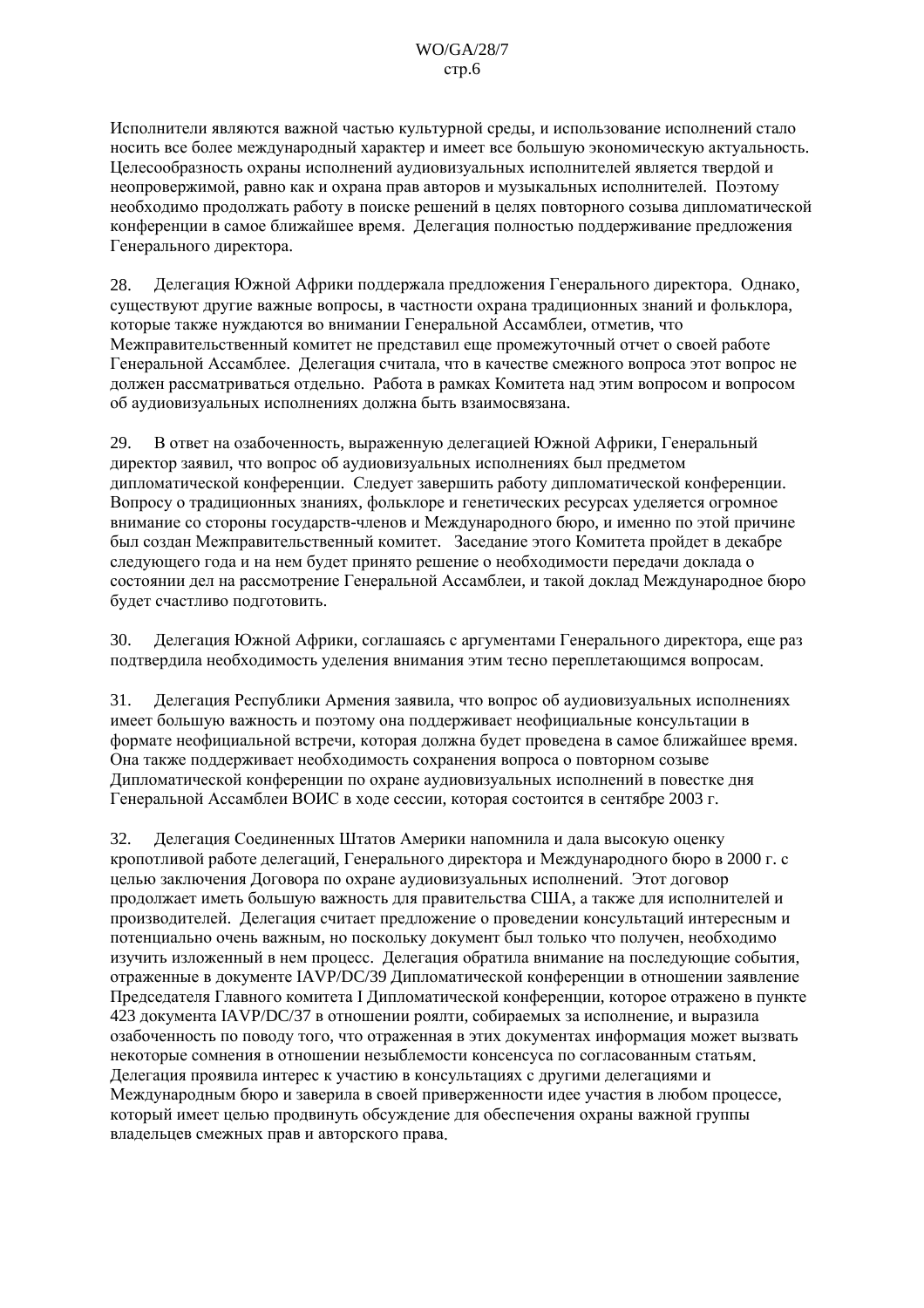Делегация Латвии, выступая от имени Группы государств Центральной Европы и Балтии, 33. заявила, что она считает предложение Генерального директора о проведении неофициальной встречи в первой половине 2003 г. разумным. Дипломатическая конференция 2000 г. была близка к лостижению соглашения, но поскольку много времени прошло с тех пор, необходимо обменяться мнениями о дальнейшей работе. Делегация также поддержала предложения, содержащиеся в пункте 5 упомянутого документа. Она выразила надежду, что нынешняя инициатива позволит сохранить стимул и решить остающиеся разногласия.

 $34.$ Делегация Судана поддержала заявление делегации Алжира, сделанное от имени Африканской группы. Она напомнила прогресс, лостигнутый в холе липломатической конференции 2000 г., когда предварительное соглашение было достигнуто по 19 статьям, оставив нерешенной только одну статью. Делегация поддержала предложения, содержащиеся в пунктах 4 и 5 документа. В неофициальной встрече, которая состоится в первой половине 2003 г., должны принять участие все заинтересованные страны и стороны.

Делегация Канады присоединилась к делегациям, которые ранее поддержали 35. предложение Генерального директора. В идеале, она считала, что специальная встреча должна состояться непосредственно перед проведением сессии Постоянного комитета по авторскому праву и смежным правам.

 $36<sup>2</sup>$ Делегация Инлии, выступая от имени Азиатской группы, отметила, что Липломатическая конференция по охране аудиовизуальных исполнений, созванная в декабре 2000 г., не достигла соглашения по некоторым вопросам. На последней сессии в сентябре 2001 г. Ассамблея приняла решение продолжить контакты и обсуждения в целях преодоления разногласий. Международное бюро в пункте 3 WO/GA/28/5 заявила, что в настоящее время нет каких-либо значительных сдвигов в позициях по сравнению с прошлым годом, несмотря на осуществление определенных контактов между заинтересованными сторонами. Ввиду важности этого вопроса, она обратилась к Международному бюро с просьбой оценить ситуацию в течение нескольких последующих месяцев с целью возможного проведения специальных неофициальных консультаций в первой половине 2003 г. и доложить об этом Генеральной Ассамблее на ее следующей сессии.

От имени своей страны делегация Индии подтвердила, что ввиду сложности этого 37. вопроса необходимо провести широкомасштабные консультации на неофициальном уровне как в региональном, так и в межрегиональном контексте. Поэтому она поддерживает предложение Генерального директора о продолжении консультаций на неофициальном уровне в целях выработки консенсуса по неразрешенным вопросам.

38. Делегация Перу поддержала заявление делегации Барбадоса от имени ГРУЛАК. Она выразила полную поддержку повторному созыву дипломатической конференции в самое ближайшее время.

Делегация Кении выразила полную поддержку заявлению делегации Алжира от имени 39. Африканской группы. Охрана аудиовизуальных исполнений является чрезвычайно важной для ее страны и необходимо быстро преодолеть нынешний тупик. Делегация высказала полную поддержку предложениям, содержащимся в пунктах 4 и 5 документа.

Делегация Дании, выступая от имени Европейского сообщества и его государств-членов,  $40.$ напомнила заявление, содержащееся в документе IAVP/DC/39, на которое сослалась делегация Соелиненных Штатов Америки. Это заявление было предоставлено как ответ на заявление Председателя Главного комитета I Дипломатической конференции. Делегация напомнила, что в ходе определенного заседания Главного комитета I на Дипломатической конференции, точнее 20 декабря 2000 г., не было обсуждений по существу и что заявление Председателя представляет собой только его личное мнение в связи с предложением делегации Соединенных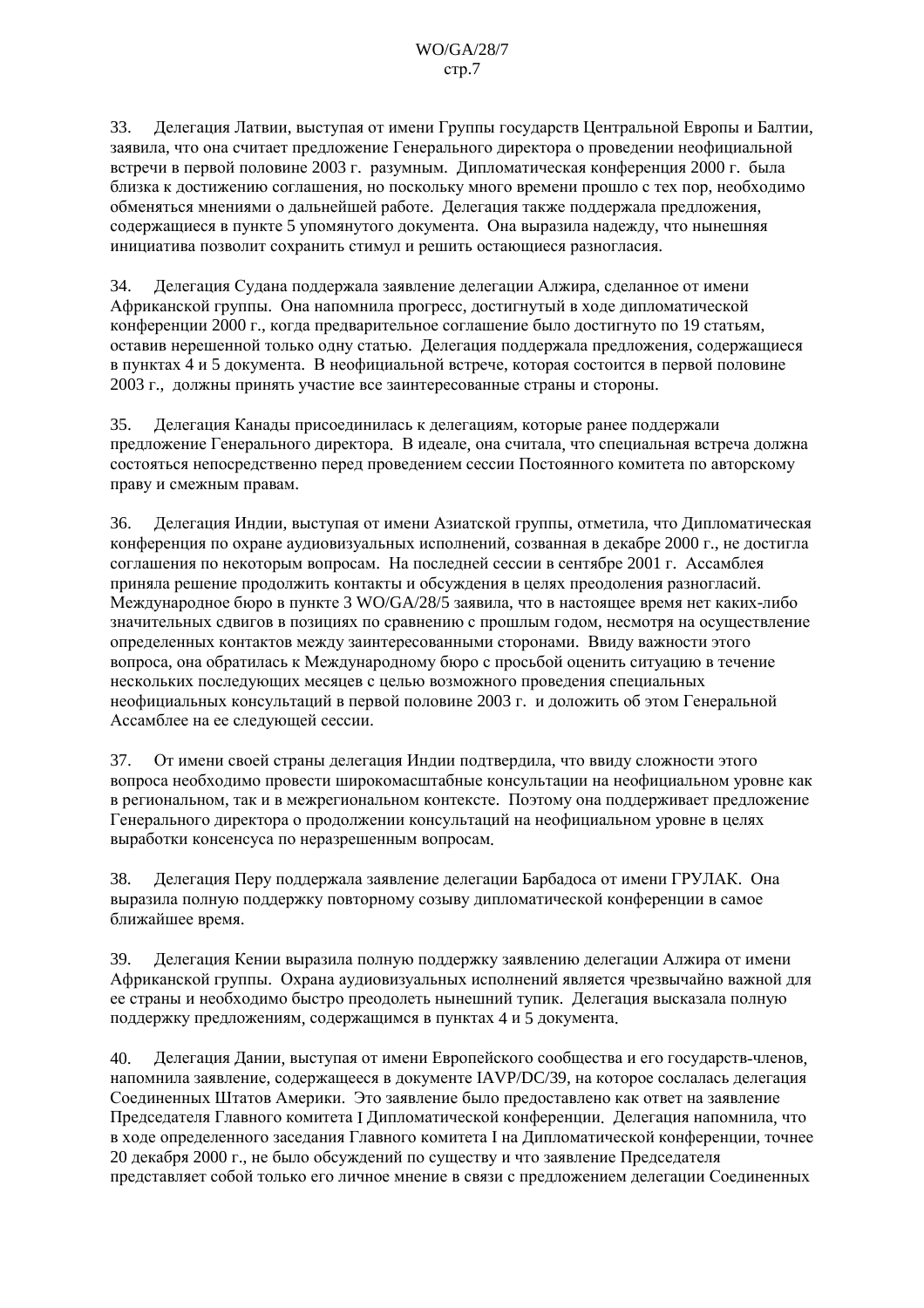Штатов Америки по статье 4 проекта договора. Поэтому позднее не было другой возможности представить письменное заявление, подтверждающее, что заявление Председателя Главного комитета I носит односторонний характер и никоим образом не влечет за собой обязательств со стороны государств-членов Главного комитета I или будущих договаривающихся сторон договора.

Председатель сделал вывод о наличии практически единодушной поддержки 41. процессу возобновления работы, которая может привести к повторному созыву дипломатической конференции, предложенному Генеральным директором. Все подчеркивали важность обсуждаемого предмета, а также достижения в возможной степени соглашения по этому вопросу на международном уровне. Все делегации выразили пожелание лостижения прогресса в этом вопросе. Предложение, изложенное в документе WO/GA/28/5, является рабочим методом и процедурой, а не формальной структурой. Поэтому он предложил принять решение по следующим моментам:

Генеральный директор и Международное бюро проведут в первом квартале  $(i)$ 2003 г. неофициальные консультации со всеми заинтересованными сторонами в целях изучения возможностей созыва неофициальной встречи:

(ii) если эти консультации будут успешными, то будет созвана специальная неофициальная встреча с участием всех заинтересованных государств-членов, а также межправительственных и неправительственных организаций для всестороннего обсуждения в обстановке прозрачности возможности возобновления диалога по охране аудиовизуальных исполнений;

(iii) к следующей сессии Генеральной Ассамблеи будет подготовлен доклад. Далее, этот вопрос останется в повестке дня Генеральной Ассамблеи.

42. Генеральная Ассамблея единодушно приняла решение изложенное Председателем выше, в пункте 41.

# ПУНКТ 11 ОБЪЕДИНЕННОЙ ПОВЕСТКИ ДНЯ:

### ДОКЛАД КОНСУЛЬТАТИВНОГО КОМИТЕТА ПО ВОПРОСАМ ПОЛИТИКИ (ККП)

43. Обсуждения проходили на основе документа WO/GA/28/2.

 $44$ По предложению Председателя г-н Генри Олссон, Специальный правительственный советник Министерства юстиции Швеции (член Консультативного комитета по вопросам политики (ККП)) зачитал доклад по третьей встрече ККП.

45. Г-н Олссон напомнил, что идея создания ККП была инициирована и введена в Программу и бюджет ВОИС для реализации двух основных целей: первая – давать рекомендации Генеральному совету по вопросам политики в области интеллектуальной собственности, не нанося ущерба правомочиям государств-членов в плане выработки политики, а другая - повысить осознание вопросов интеллектуальной собственности среди политических руководителей и лиц, отвечающих за формулирование политики. В состав Комитета входят эксперты в области интеллектуальной собственности, политические лидеры, послы и высокопоставленные представители государств-членов. Первым Председателем Комитета был Его Королевское Высочество принц Хасан бин Талал из Иордании.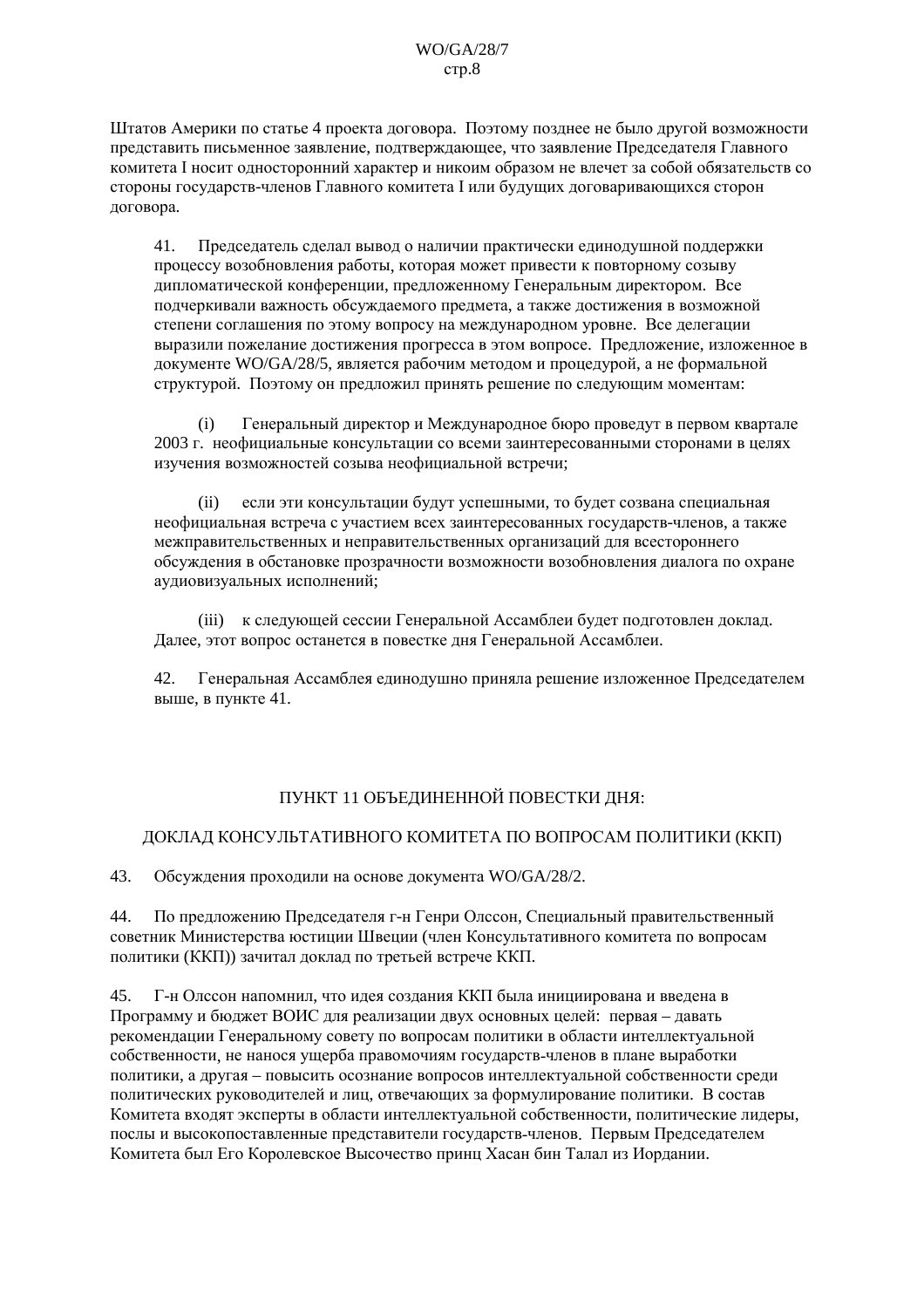Самое последнее пленарное заседание ККП проходило в Женеве 11 октября 2001 г.  $46.$ Председателем этого заседания был Его Превосходительство Гвидо де Марко – президент Республики Мальта. В работе заседания также принимали участие несколько высокопоставленных лиц. включая презилента (Румынии) и бывших презилентов (Болгарии, Молдовы и Филиппин), а также бывший Генеральный секретарь ООН. Кроме того, в работе встречи принимали участие несколько министров, послов и других высокопоставленных лиц.

47. В повестке дня встречи было два основных вопроса: Повестка дня развития международной патентной системы и Интеллектуальная собственность, генетические ресурсы, тралиционные знания и фольклор.

48. В ходе подробных обсуждений первого вопроса было заявлено, что Комитет поддерживает и одобряет инициативу представить эти вопросы на публичное обсуждение как в отношении существа, так и своевременности проекта. Комитет также принял к сведению, что патентная система нахолится в так называемом «кризисном» состоянии в плане рабочей нагрузки, вызванной среди прочего дублированием работы.

49. Комитет также обсуждал основную озабоченность, в частности насколько глубокой может быть гармонизация, каким образом можно примирить интересы различных заинтересованных партнеров и каким образом можно сделать систему интеллектуальной собственности доступной для всех творческих лиц. Особое внимание уделялось необходимости обеспечения такого положения, при котором эта система функционировала бы с максимальной отдачей для всех участников, и в особенности, чтобы развивающиеся страны могли эффективно использовать ее для целей национального развития. По завершению обсуждений по этому вопросу Комитет выразил твердую поддержку Повестке дня ВОИС в области патентов и усилиям ВОИС, направленным на создание политического стимула во всем мире для достижения этих целей.

 $50<sub>1</sub>$ В обсуждениях по вопросу об интеллектуальной собственности, генетическим ресурсам, тралиционным знаниям и фольклору г-н Олесон заявил, что члены Комитета полчеркивают, что эта область имеет огромное экономическое, социальное и культурное влияние. Это обуславливает насушную необхолимость расширить общие лебаты и найти решение, и в этом отношении инициатива ВОИС о создании Межправительственного комитета (МК) получила высокое признание. Члены обсуждали такие вопросы, как относительные преимущества поэтапного подхода или, в качестве альтернативы, поиск быстрого и одновременно комплексного решения. В общем итоге считалось, что ВОИС не должна пытаться навязывать универсальное решение, поэтому было предложено, с одной стороны, чтобы ВОИС оказывала помошь в повышении осознания важности этого вопроса, а с лругой стороны, чтобы Межправительственный комитет начал исследование подхода с применением «мягкого» законолательства.

В ходе заседания 11 октября 2001 г. состоялись общие обсуждения о ВОИС и ее роли в  $51.$ изменяющемся мире, в ходе которых было подтверждено, что ВОИС обладает мандатом, опытом, доверием среди широкой публики и компетенцией для того, чтобы играть ведущую роль в развитии системы интеллектуальной собственности в новую эпоху. При этом Комитет особо признал и отметил значительные достижения Генерального директора д-ра Идриса в этом отношении.

 $52.$ В заключение, Комитет рекомендовал представить Повестку дня ВОИС в области патентов политическим лидерам на самом высоком уровне и что в области генетических ресурсов, традиционных знаний и фольклора, где уже существует политическая воля к движению вперед, акцент должен переместиться на мобилизацию соответствующих технических знаний.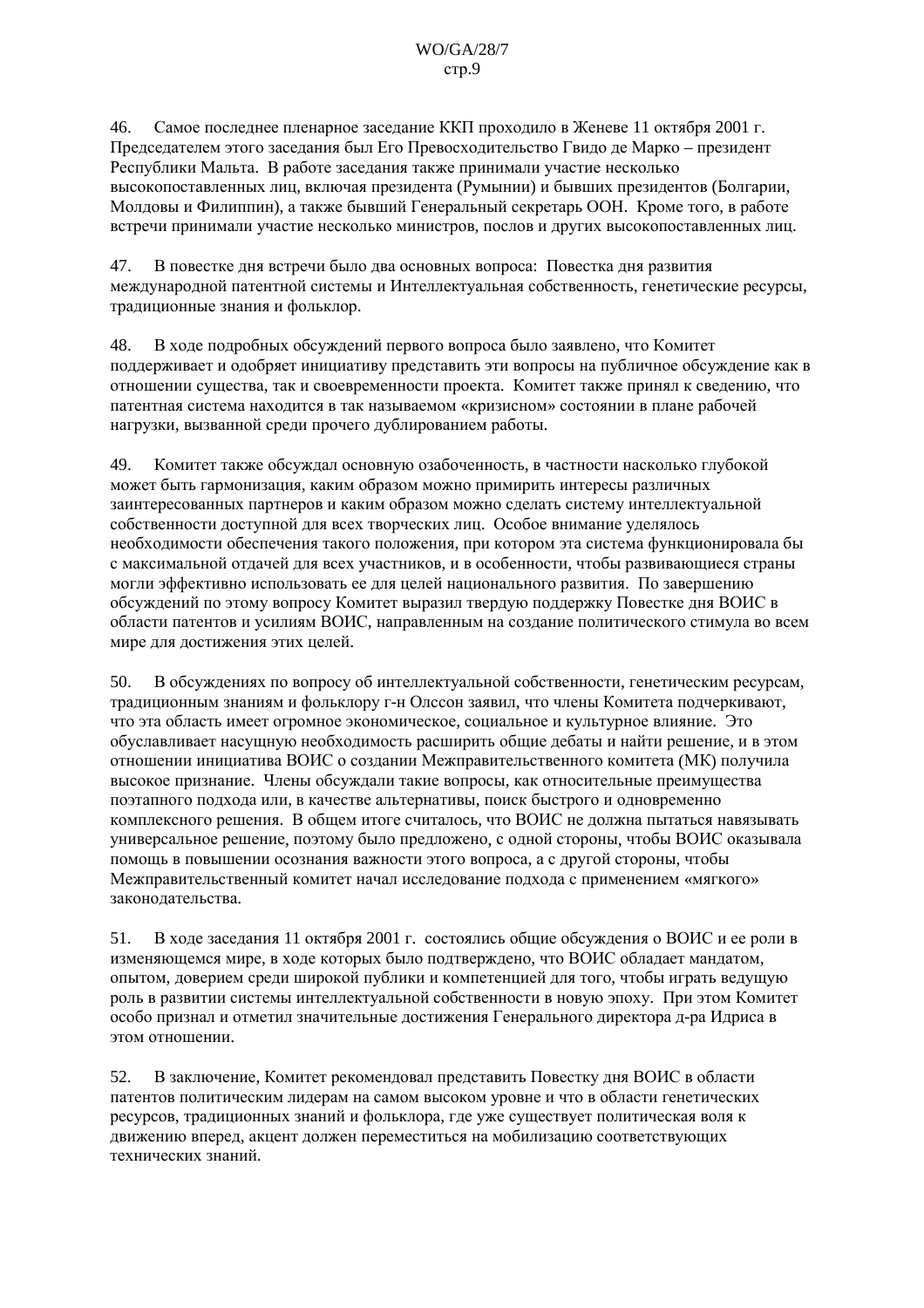#### $WO/GA/28/7$  $crp.10$

Было предложено, чтобы дальнейшие обсуждения в рамках Консультативного комитета 53. по вопросам политики включали вопросы защиты ПИС, роли ВОИС в оказании помощи ее государствам-членам в решении проблем глобализации, а также возможной роли ВОИС в оценке ПИС в процессе приватизации.

54. Председатель поблагодарил г-на Олссона за его подробную и четкую презентацию.

55 Представитель Латвии, выступая от имени региональной Группы государств Пентральной Европы и Балтии, заявил, что группа с интересом следит за работой ККП. Группа считает, что ККП добился важных результатов, включая Всемирную декларацию интеллектуальной собственности, и ожидает от этого Комитета вклада в области защиты прав, совершенствования системы интеллектуальной собственности в контексте глобализации и другие области. Группа выражает надежду, что ККП продолжит и в будущем вносить свой значимый вклад, а также надеется получить более широкую информацию о деятельности целевой группы в рамках ККП и о вкладе других органов высокого уровня в деятельность воис.

56. Генеральная Ассамблея ВОИС приняла к сведению содержание документа WO/GA/28/2 и содержание Приложения к этому документу.

## ПУНКТ 13 ОБЪЕДИНЕННОЙ ПОВЕСТКИ ДНЯ:

### НАЗВАНИЯ ДОМЕНОВ В ИНТЕРНЕТЕ

57 Обсуждения проходили на основе документов WO/GA/28/3, WO/GA/28/3 Add. и WO/GA/28/3 Add 2.

Секретариат заявил, что в основе обсужлаемых вопросов в упомянутых локументах 58. лежит Единая политика по урегулированию споров в связи с названиями доменов в Интернете - процедура, предлагающая охрану товарных знаков от их неправомерной регистрации в качестве названий доменов. Секретариат пояснил, что опыт показывает случаи злоупотребления другими указателями, помимо товарных знаков, в Системе названий доменов (СНД). Он напомнил, что государства-члены ВОИС обратились с просьбой начать процесс изучения проблематики, связанной с такими другими указателями. Доклад об этом процессе, известным под названием Второй процесс в рамках ВОИС по названиям доменов в Интернете, был опубликован 3 сентября 2001 г. до начала провеления Генеральной Ассамблеи ВОИС в том же году. На заседаниях в сентябре 2001 г. Генеральная Ассамблея ВОИС решила (документ WO/GA/27/8), что Постоянный комитет по законодательству в области товарных знаков, промышленных образцов и географических указаний (ПКТЗ) должен провести две специальных сессии, посвященных Докладу о Втором процессе в рамках ВОИС по названиям доменов в Интернете. Одновременно было принято решение, в соответствии с которым «должен быть подготовлен отчет о двух специальных сессиях ПКТЗ, содержащий варианты решения проблем, рассматривавшихся в локладе о Втором процессе..., который должен быть передан заселаниям Генеральной Ассамблеи ВОИС для рассмотрения и принятия решений». Секретариат отметил, что варианты для решения этих проблем отражены в документе WO/GA/28/3 и в этой связи специально упомянул рекомендации ПКТЗ (рекомендации ПКТЗ), содержащиеся в пункте 11 (международные непатентуемые названия (INNs) фармацевтических веществ), 15 (фирменные наименования), 18 (личные имена), 24 (полные и сокращенные названия международных межправительственных организаций (МПО)), 31 (названия стран) и 45 (географические указания). В отношении названий стран Секретариат пояснил, что ряд нерешенных вопросов требует дальнейшего обсуждения, включая вопрос о том, должна ли предполагаемая охрана распространяться только на официальные названия стран или также на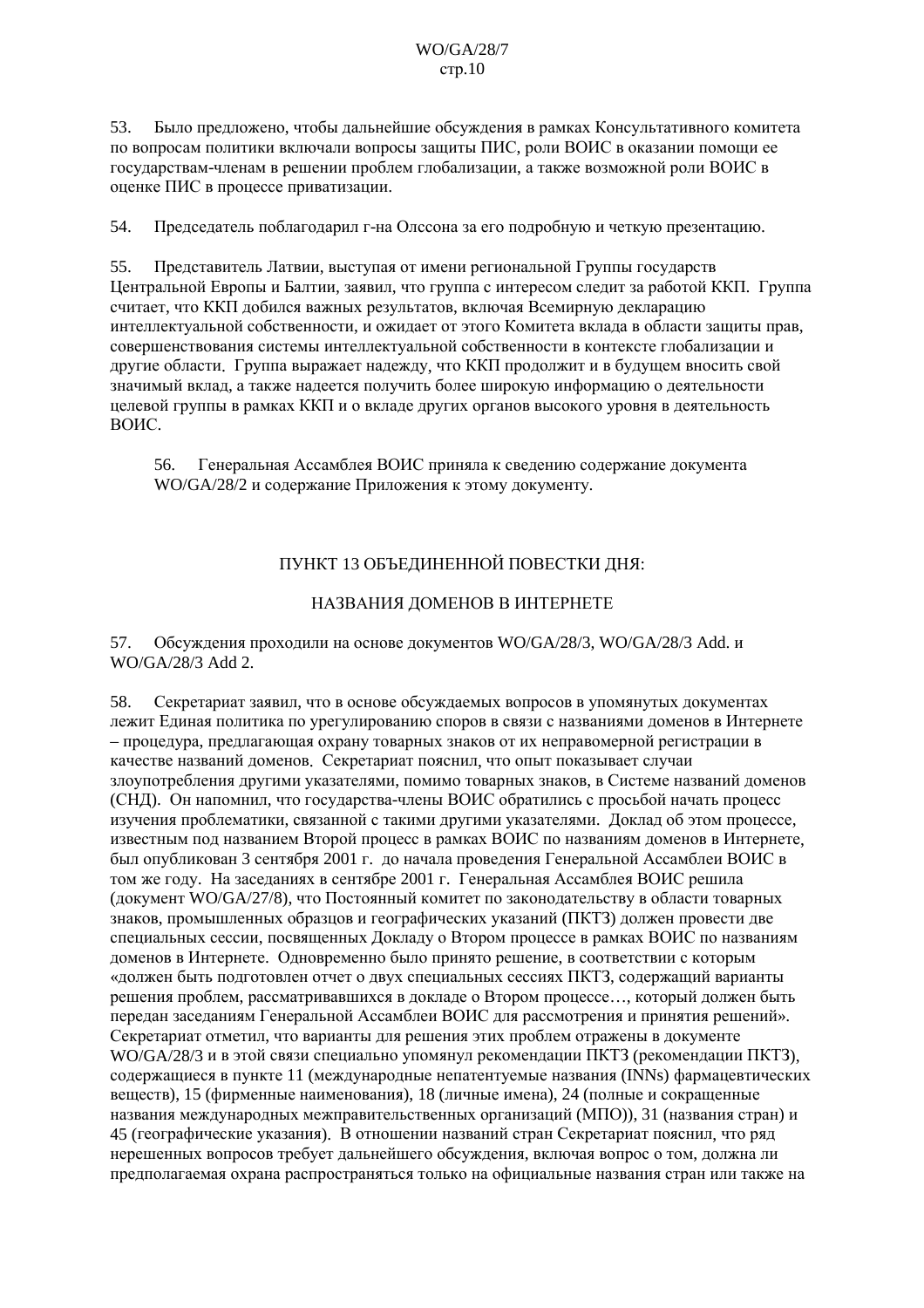#### $WO/GA/28/7$  $crp.11$

их краткие названия, а также на их общеизвестные названия. В этом отношении Секретариат сделал ссылку на документы WO/GA/28/3 Add. и WO/GA/28/3 Add 2.

59. Выступая от имени Группы стран Латинской Америки и Карибского бассейна (ГРУЛАК), делегация Барбадоса выразила поддержку рекомендациям ПКТЗ в отношении INNs и фирменных наименований. Делегация также приняла к сведению рекомендацию ПКТЗ в отношении личных имен и географических указаний. Делегация обратилась с просьбой о продлении окончательного срока, ранее намеченного на 30 июня 2002 г., для извешения названия страны, для которого испрашивается охрана. От своего собственного имени делегация поддержала заявление, сделанное ГРУЛАК, и добавила, что она проявляет особый интерес к работе, связанной с охраной названий стран в СНД, поскольку правительство Барбалоса оказалось в затруднительном положении в связи с использованием или разрешением на использование нескольких названий доменов, которые могли бы предоставить стране ценные порталы в сети Интернет для рекламы национальных товаров и услуг, ввиду регистрации в качестве названий доменов официального названия страны лицами, не имеющими на то разрешение. Хотя делегация признает, что названия стран не навеяны статусом интеллектуальной собственности, она считает в высшей степени нежелательным, чтобы частные лица, не связанные с правительством Барбадоса и не получившие никакого официального одобрения, могли использовать регистрацию этого названия в качестве названий доменов. Поэтому делегация выразила поддержку рекомендациям ПКТЗ в отношении охраны названий стран в СНД. В отношении регулирования такой охраны делегация высказалась в пользу использования бюллетеня ООН как основы для идентификации названий, подлежащих охране, и считала, что такая охрана должна быть распространена на общеизвестные названия стран. В заключение, делегация высказалась в пользу введения соответствующего механизма, позволяющего аннулировать или передавать права на регистрацию названий стран в качестве названий доменов регистрантами, которые действовали недобросовестно в нарушение норм, установленных в пункте 40 локумента WO/GA/28/3.

60. Делегация Аргентины не возражает против сформулированных на специальной сессии рекомендаций, содержащихся в пункте 11 относительно международных непатентуемых названий лекарственных препаратов, в пункте 15 относительно фирменных наименований и в пункте 18 в отношении личных имен. Делегация указала, что названия и акронимы международных межправительственных организаций (МПО) охраняются в соответствии со Статьей бter Парижской конвенции, Соглашением ТРИПС, а также в соответствии с различными положениями, содержащимися в других международных договорах, и что поэтому имеются хорошо установленные правовые рамки для их охраны. Соответственно делегация считает возможным поддержать рекомендацию, содержащуюся в пункте 24 доклада. Что касается названий стран, то она хотела бы подчеркнуть, что хотя по ее мнению на такие названия не должны распространяться права интеллектуальной собственности, она считает необходимым охранять их от злоупотреблений в Системе названий доменов (СНД) лицами, не связанными с конституционными органами соответствующей страны. Что касается перечня стран, то она считает, что он должен включать точные названия, но также любые их варианты, которые могут вводить в заблуждение, включая названия этих же стран на других языках, как указано в пункте 2(iii) цитируемом в пункте 31. Касаясь возможных перечней стран, делегация считает, что они должны основываться на терминологическом бюллетене Организации Объединенных Наций или в ином случае на списке, содержащемся в стандарте ИСО 3166. Делегация предложила составить перечень, содержащий лишь названия, соответствующие государствам-членам Организации Объединенных Наций, с добавлением тех, о которых уведомлен Секретариат ВОИС. Касаясь географических указаний, делегация считает, что содержащаяся в пункте 44 документа WO/GA/28/3 рекомендация является результатом консенсуса по компромиссу, достигнутому в ходе второй специальной сессии, против которого она не возражает.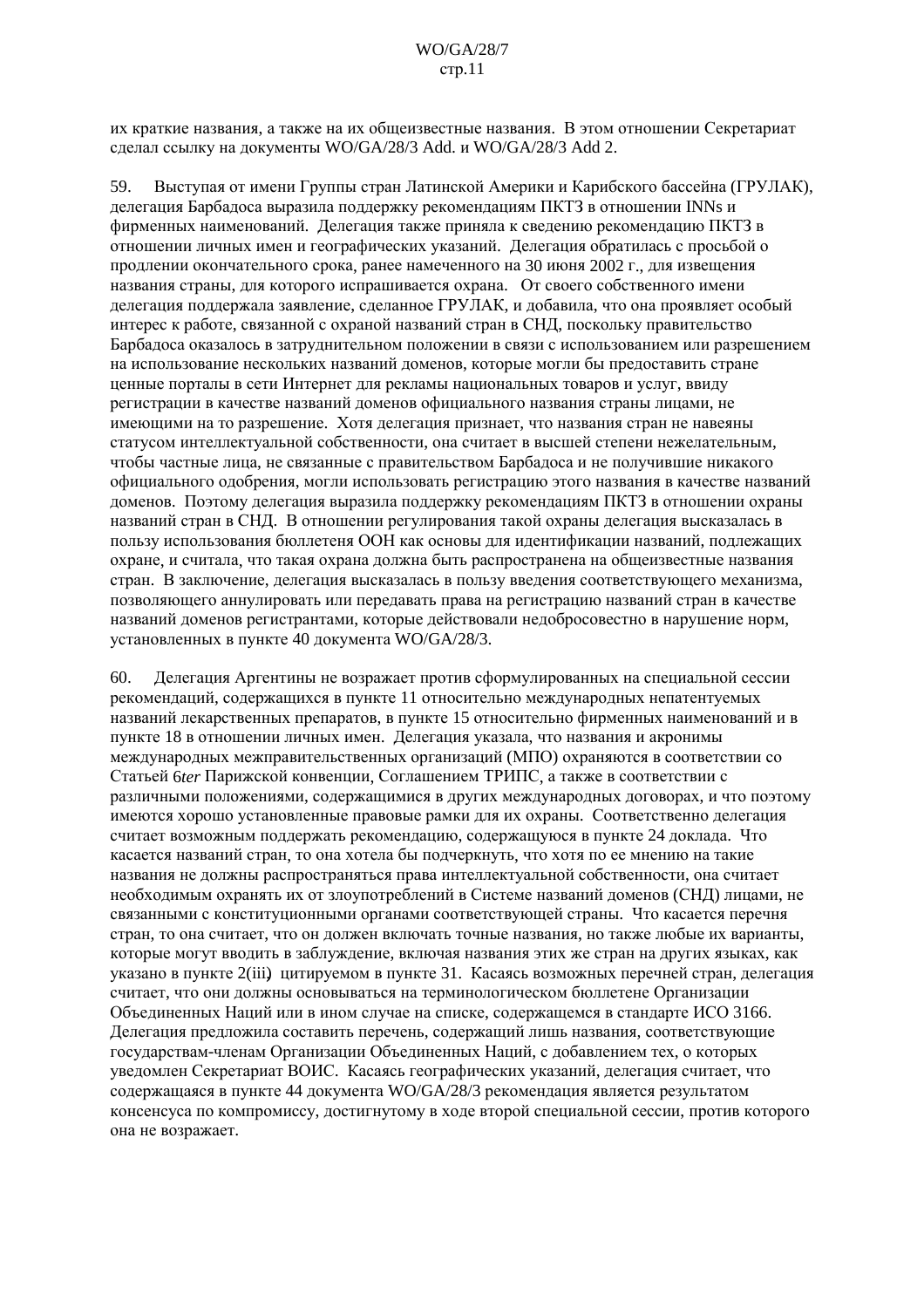От имени Европейского союза и его государств-членов, делегация Дании предложила  $61.$ Генеральной Ассамблее обратиться к Секретариату с просьбой подготовить для обсуждения на сессии ПКТЗ локумент об охране географических указаний в СНД.

Делегация бывшей югославской Республики Македонии поддержала предложение об 62. охране названий стран в СНД. Делегация также заявила о своей заинтересованности в охране в СНД своего конституционного названия «Республика Македония». Делегация высказалась за использование станларта ИСО-3166 в качестве основы для охраны названий стран в СНЛ.

Делегация Мексики высказала удовлетворение в связи с большим объемом работы, 63. которую проделало Международное бюро по вопросу о названиях доменов в Интернете. Ссылаясь на рекомендации по Второму процессу в рамках ВОИС, сделанные на специальной сессии Постоянного комитета по товарным знакам, делегация высказала предположение о том, что ВОИС должна работать в тесном контакте с Всемирной организацией здравоохранения (ВОЗ) с тем, чтобы лостичь соглашений, благоприятствующих охране межлународных непатентуемых лекарственных препаратов, и предложила продолжить рассмотрение этого вопроса на очередных сессиях Постоянного комитета. Делегация также вновь заявила о своей поддержке предложения расширить единообразную политику (ЕПУС) с тем, чтобы она предусматривала возможность для межправительственной организации подать жалобу в случаях, описанных в рекомендации специальной сессии, содержащейся в пункте 24 документа WO/GA/28/3. Ссылаясь на вопрос о названиях стран, лелегация выступила за расширение ЕПУС с тем, чтобы она включала такие случаи, когда название домена было зарегистрировано с особенностями, описанными в пункте 40 этого же документа, а именно, когда регистрация была сделана недобросовестно и неизбежно вводила в заблуждение или приводила к путанице. Делегация высказалась за использование терминологического бюллетеня Организации Объединенных Наций в качестве основы для решения вопроса о том, какие названия должны охраняться, поскольку тем самым поощряется охрана названий государств; перечень однако не должен ограничиваться странами-членами Организации Объединенных Наций, а включать скорее все государства. Делегация напомнила о том, что Мексика будет добиваться охраны названий «Мексиканские Соединенные Штаты», «Мексиканская Республика» и «Мексика», как упоминается в приложении к упоминаемому документу. Что касается вопроса о фирменных наименованиях и географических указаниях, по которым соглашение не было достигнуто, лелегация считает разумной рекоменлацию специальной сессии, которую они будут рассматривать на очередных сессиях ПКТЗ.

64. Делегация Австралии заявила о своей поддержке всех рекомендаций ПКТЗ за исключением рекомендации, касающейся названий стран. Делегация заявила, что по причинам, которые были достаточно подробно обсуждены, представляется непрактичным с административной точки зрения обеспечивать охрану названий стран, как это изложено в пункте 40 документа WO/GA/28/3.

Лелегация Каналы возразила против охраны названий стран в рамках СНЛ, заявив, что в 65. международном праве отсутствует основа для такой охраны и что такая охрана противоречит базовому принципу регулирования Интернет, которое не должно быть обременительным с правовой и административной точек зрения. Делегация высказала мнение, что на данном этапе прежлевременно лелать рекоменлацию в отношении названий стран ло тех пор пока не уластся достигнуть общего понимания по данному вопросу.

Делегация Южной Африки отметила, что вопрос о названиях доменов и об 66. интеллектуальной собственности стал объектом активного обсуждения и что Южная Африка активно участвовала в лискуссиях. Делегация поллержала предложение о том, чтобы предусмотреть охрану названий стран и названий и акронимов межправительственных организаций в рамках СНД. Делегация высказалась в пользу такой охраны как для официальных, так и общеизвестных названий стран (например, для Южной Африки: SA, RSA,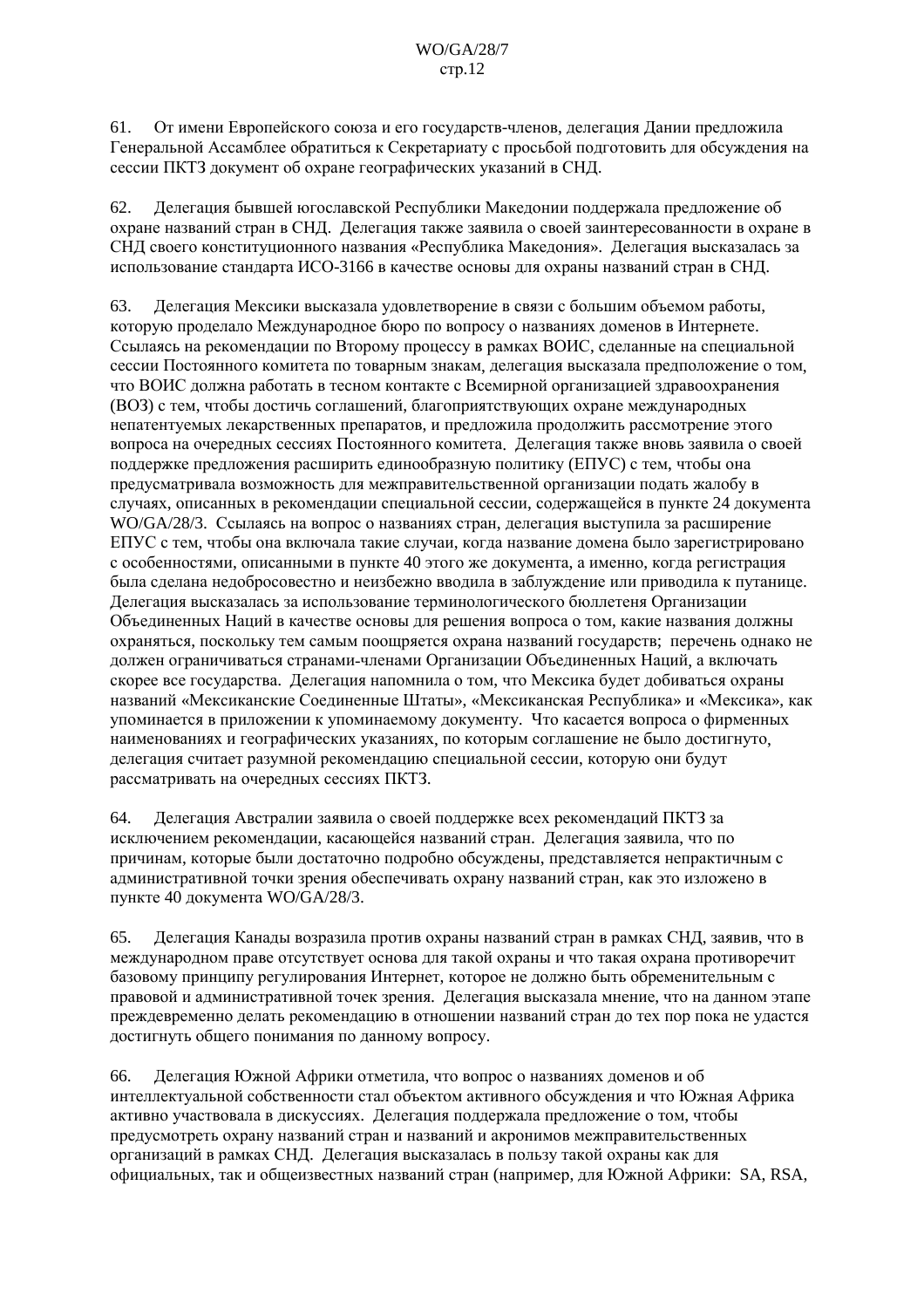ZA, и для Соединенных Штатов Америки: US и USA). Делегация пояснила, что в ее законодательство были внесены изменения с тем, чтобы обеспечить охрану названий стран и названий и акронимов МПО (например, UN и UNAIDS) в соответствии со Статьей бter Парижской конвенции. Делегация считала, что вопрос о недобросовестности является нематериальным, поскольку эти идентификаторы следует рассматривать в качестве собственности соответствующих стран или организаций. Делегация указала, что поскольку в Южной Африке имеется много официальных языков она хотела бы представить другие илентификаторы. благоларя которым в булушем можно булет знать акронимы страны. Делегация также полагала, что соответственно должна применяться рекомендация ПКТЗ в отношении названий стран и названий и акронимов МПО. Кроме того, делегация Южной Африки представила следующее заявление:

"Южно-Африканская Республика вносит свое предложение относительно прав суверенных наций на свои собственные названия (Названия стран) в качестве названий доменов в Интернете на Генеральную Ассамблею ВОИС для рассмотрения на ее заседаниях в сентябре 2002 г. Предложение Южно-Африканской Республики по сути согласуется с предложением, изложенным в докладе второй специальной сессии ПКТЗ относительно процесса в рамках ВОИС по названиям доменов в Интернет от 24 мая 2002 г. (SCT/S2/8), который можно найти по адресу: http://www.wipo.int/sct/en/documents/special session/doc/sct s2 8.doc.

Однако, Южно-Африканская Республика предлагает внести в доклад второй специальной сессии два изменения, которые, по ее мнению, необходимы для того, чтобы сделать предложение эффективным средством охраны прав суверенных наций на свои собственные названия в качестве названий доменов в рДВУ. Как это обсуждается более подробно ниже, Южно-Африканская Республика предлагает следующее: 1) процедура урегулирования споров должна быть идентичной процедуре обязательного арбитража. которую доклад второй специальной сессии предлагает для межправительственных организаций (МПО), с тем чтобы защитить суверенные нации от юрисдикции национальных судов в такой же степени как и МПО, и 2) следует пояснить предложение второй специальной сессии с тем, чтобы было ясно, что любая регистрация названия страны в качестве названия домена, которая сделана в отсутствие разрешения суверенной нации этого названия, должна быть отменена.

#### ИСТОРИЯ ВОПРОСА

Подавляющее большинство названий суверенных государств регистрируется в качестве названий доменов в Интернет в рДВУ, особенно в dot-com рДВУ, отдельными лицами или образованиями, не имеющими связи с этим суверенным государством. Например, название ломена <southafrica.com> было зарегистрировано корпорацией в Сиэтле. Соединенные Штаты Америки. В ходе проведения Второго процесса в рамках ВОИС по названиям доменов в Интернете Южно-Африканская Республика утверждала, что суверенные государства имеют неотъемлемое суверенное право использовать свои названия в качестве названий доменов в рДВУ и не допускать, чтобы другие могли получить исключительную мировую монополию на использование таких названий в качестве названий доменов в Интернете в рДВУ. В ходе проведения Второго процесса Южно-Африканская Республика предложила, чтобы ВОИС рекомендовала принять политику и процедуры, в полной мере охраняющие использование названий стран в качестве названий доменов в рДВУ путем запрещения регистрации любых таких названий ломенов за исключением тех случаев, когла это лелается соответствующими суверенными государствами или от их имени, и путем введения обязательной процедуры арбитража для аннулирования любых таких названий доменов, которые уже были зарегистрированы. Замечания Южной Африки можно найти по следующим адресам: http://wipo2.wipo.int/process2/rfc/rfc2-comments/2000/msg00059/wipo2-submission.doc: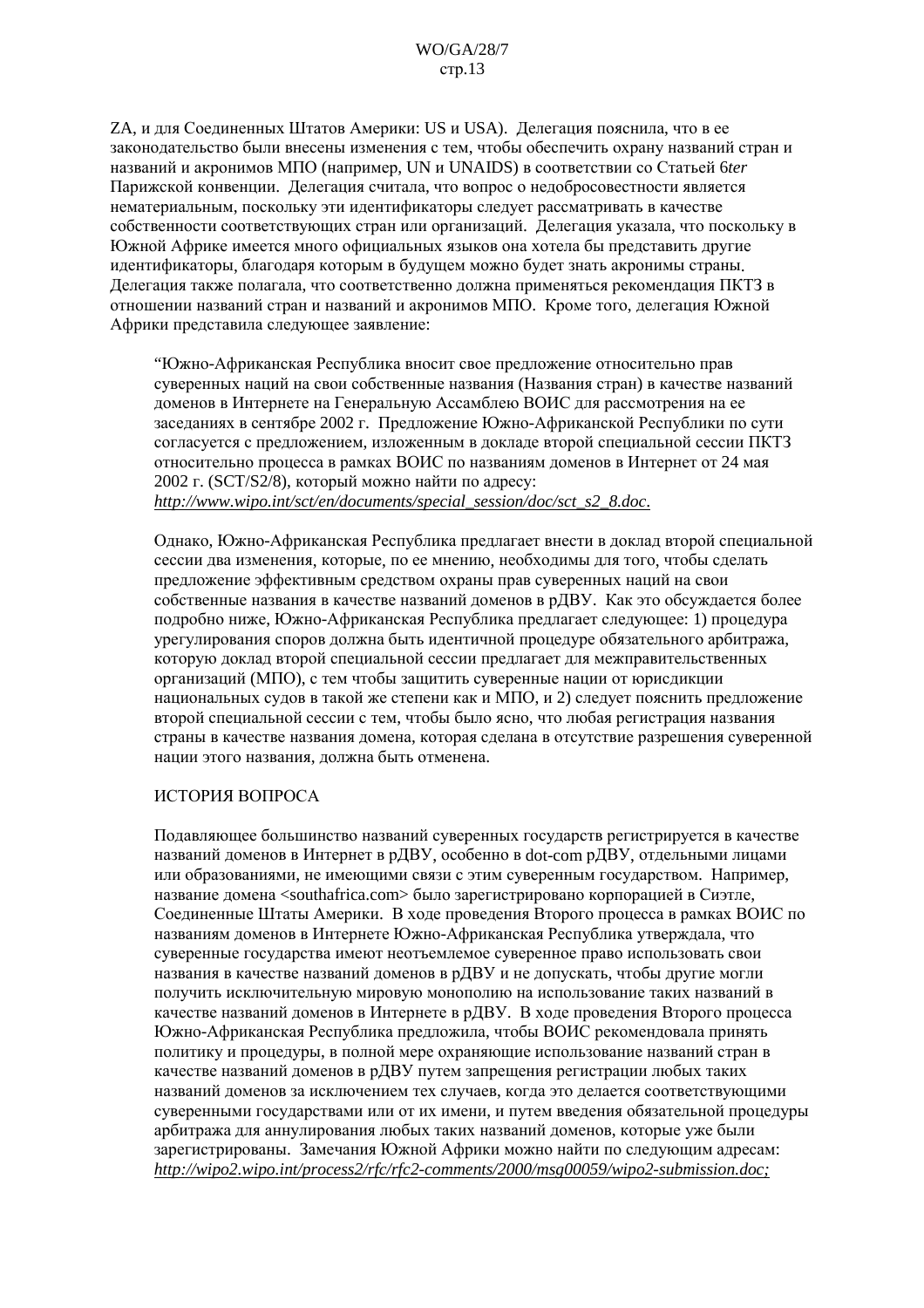#### $WO/GA/28/7$  $crp.14$

#### http://wipo2.wipo.int/process2/rfc/rfc3/comments/msg00099.html и в http://www.wipo.int/sct/en/documents/special session/doc/sct s2 6.doc

Как указано более подробно в вышеупомянутых материалах. Южно-Африканская Республика утверждает, что названия доменов второго уровня во всех рДВУ, которые равнозначны названиям стран, являются ценным национальным достоянием, принадлежащим соответствующим суверенным государствам, и что контроль за неизбежно исключительными и монополистическими правами на такие названия ломенов должен оставаться в ведении суверенных государств. Поэтому лица или образования, которые зарегистрировали названия стран без разрешения, не имеют и никогда не имели каких-либо законных оснований для того, чтобы претендовать на исключительные монопольные права на такие названия стран в этих рЛВУ. Кроме того, регистраторы рДВУ не имели права передавать названия суверенных государств в качестве названий доменов второго уровня частным организациям, действующим без разрешения или правомочия государств, названия которых были зарегистрированы.

В докладе о Втором процессе в рамках ВОИС по названиям доменов в Интернете (доклад о Втором процессе) подробно рассматривается сфера охраны, которая должна быть предоставлена названиям стран, зарегистрированным в качестве названий доменов в рДВУ (доклад о Втором процессе, пункты 254-261, 264-269, 271-289, имеющийся по адресу: http/wipo2.wipo.int.process2/report/word/report.doc). Доклад Процесс-2 «рекомендует, чтобы вопрос об охране в рДВУ названий стран и названий административно признанных регионов и муниципалитетов был в дальнейшем рассмотрен на соответствующем межправительственном уровне, в частности с целью обсуждения необходимости создания новых международных правил охраны названий стран». Доклад Процесс-2, пункт 288.

В сентябре 2001 г. Генеральная Ассамблея ВОИС поручила ПКТЗ провести две специальных сессии по докладу Процесс-2. На обеих сессиях вопрос об охране названий стран стал предметом тщательного обсуждения и многие государства-члены представили также свои материалы по этому вопросу. См. http://ecommerce.wipo.int/domains/sct/documents/index.html

После этих дискуссий и обсуждения материалов в докладе второй специальной сессии признается, что «большинство делегаций высказались за определенную форму охраны названий стран от регистрации или использования лицами, не связанными с конституционными властями данной страны». Доклад о второй специальной сессии, пункт 210.

Далее доклад рекомендует следующую форму охраны названий стран в качестве названий доменов:

«(1) Следует составить новый перечень названий стран, используя терминологический бюллетень ООН 347/Rev. 1 и, в случае необходимости стандарт ИСО 3166, включив как официальные названия, так и сокращенные названия стран и любые дополнительные названия, под которыми эти страны общеизвестны; (2) охрану следует распространить как на точные названия стран, так и на варианты, вводящие в заблуждение; (3) названия стран должны охраняться на официальном языке (языках) соответствующей страны и на шести официальных языках Организации Объединенных Наций; (4) охрану следует распространить на все домены верхнего уровня как рДВУ, так и ксДВУ; и (5) охрана должна быть эффективной против регистрации или использования названия домена, который является идентичным или схожим до смешения с названием страны, где владелец названия домена не имеет права или законного интереса в названии и название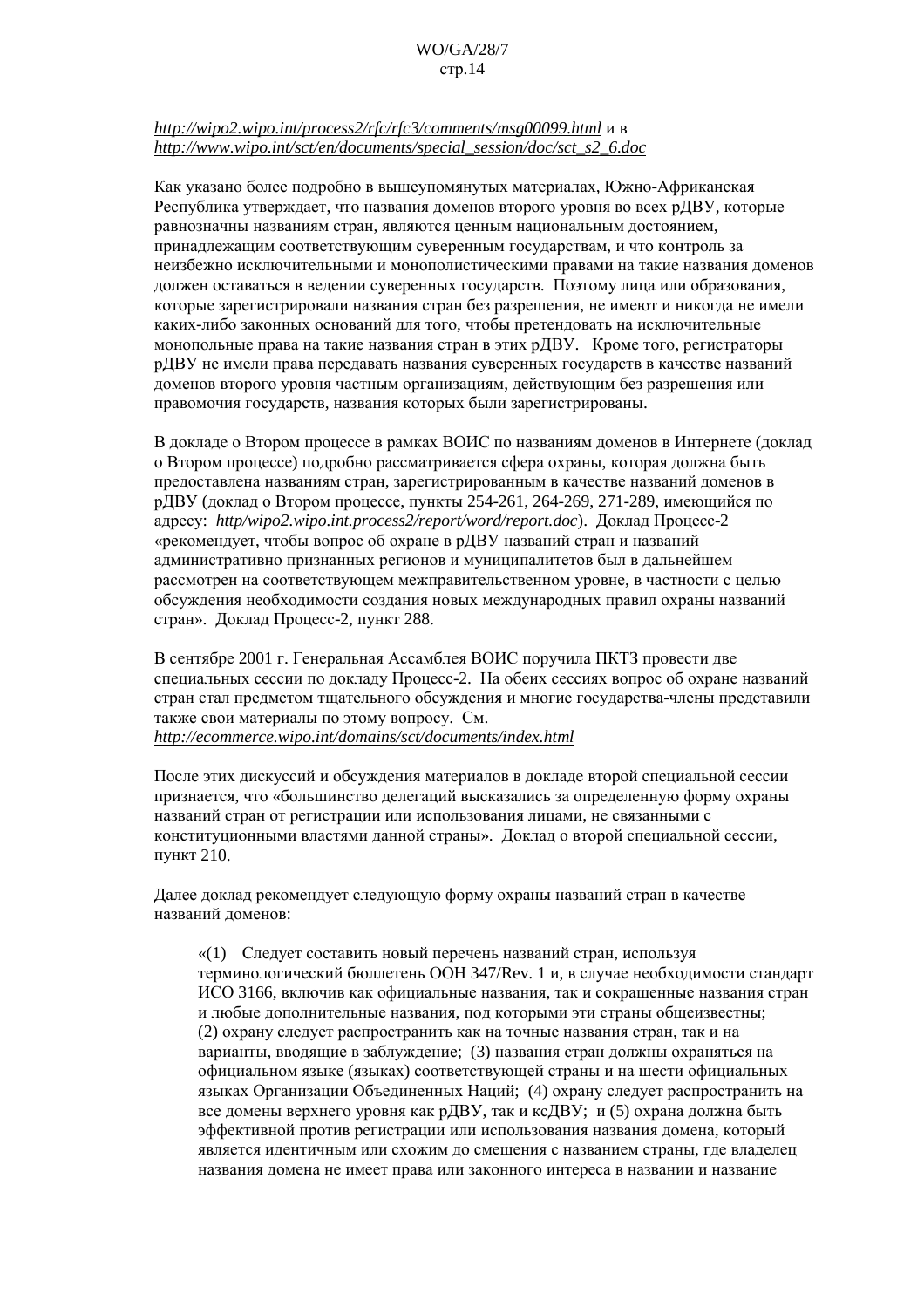домена по своему характеру может ввести пользователей в заблуждение относительно того, что существует связь между владельцем названия домена и конституционными органами данной страны». Доклад второй специальной сессии, пункт 210.

Доклад второй специальной сессии не включает рекомендации относительно характера механизма урегулирования споров или относительно того, должен ли он быть обязательным или необязательным. Олнако же в этом локлале ПКТЗ рекоменловал охранять названия МПО с помощью специальной процедуры арбитража, которая не позволяла бы проигравшему регистранту подать иск в национальный суд с тем, чтобы защитить привилегии и иммунитеты МПО от юрисдикции национальных судов. Доклад второй специальной сессии, пункт 88(2).

Южно-Африканская Республика согласна с выводами доклада второй специальной сессии относительно охраны названий стран, но полагает, что внесение двух изменений является важным для того, чтобы сделать предлагаемую защиту названий стран весомой и действенной.

#### Обеспечение того, чтобы суверенные нации не отказывались от своего суверенного  $\mathbf{1}$ иммунитета

Настоятельно необходимо разработать механизм охраны стран для того, чтобы предотвратить в последующем подачу иска против суверенного государства в иностранном национальном суде на тех же условиях и по тем же причинам, как это предусмотрено в рекомендации для МПО. По существующей процедуре ЕПУС любое лицо, подающее заявление о регистрации, которое названо в качестве ответчика в арбитраже, может полать иск в национальном суле до, в течение или после арбитража и от суверенного государства требуется согласиться на юрисдикцию этого национального суда. Таким образом, суверенное государство, возбудив процесс арбитража против лица, регистрирующего название страны в качестве названия домена, практически неизбежно окажется в ситуации отказа от своего суверенного иммунитета от юрисдикции национального суда другого государства и будет вынуждено оспаривать права на свое собственное название в иностранном суде. Кроме того, наиболее вероятно, что в случае такого процесса будет применено национальное законодательство этого суда, а не международное право или право, участвующего в этом споре суверенного государства. Таким образом существующая ЕПУС, даже если она будет изменена с тем, чтобы предусматривать охрану названий стран, по всей вероятности вынудит суверенные государства согласиться с юрисдикцией иностранных судов, но любая охрана, предусматриваемая ЕПУС для названий стран, по всей вероятности будет сведена на нет действиями национальных судов регистрантов. Поэтому Южная Африка рекомендует Генеральной Ассамблее ВОИС принять следующее предложение, идентичное рекоменлации об охране названий МПО, содержащейся в пункте 88 доклада второй специальной сессии:

"Для целей подачи жалоб в отношении названий стран ЕПУС следует также изменить с тем, чтобы учесть и уважать иммунитеты суверенных государств в международном праве. В этом отношении от суверенных государств не должно требоваться, чтобы при использовании ЕПУС они соглашались на юрисдикцию национальных судов. Однако следует предусмотреть, что решения выносимые по жалобе, поданной в соответствии с измененной ЕПУС каким-либо суверенным государством, должны подлежать по просьбе любой стороны спора пересмотру с помощью обязательной процедуры арбитража".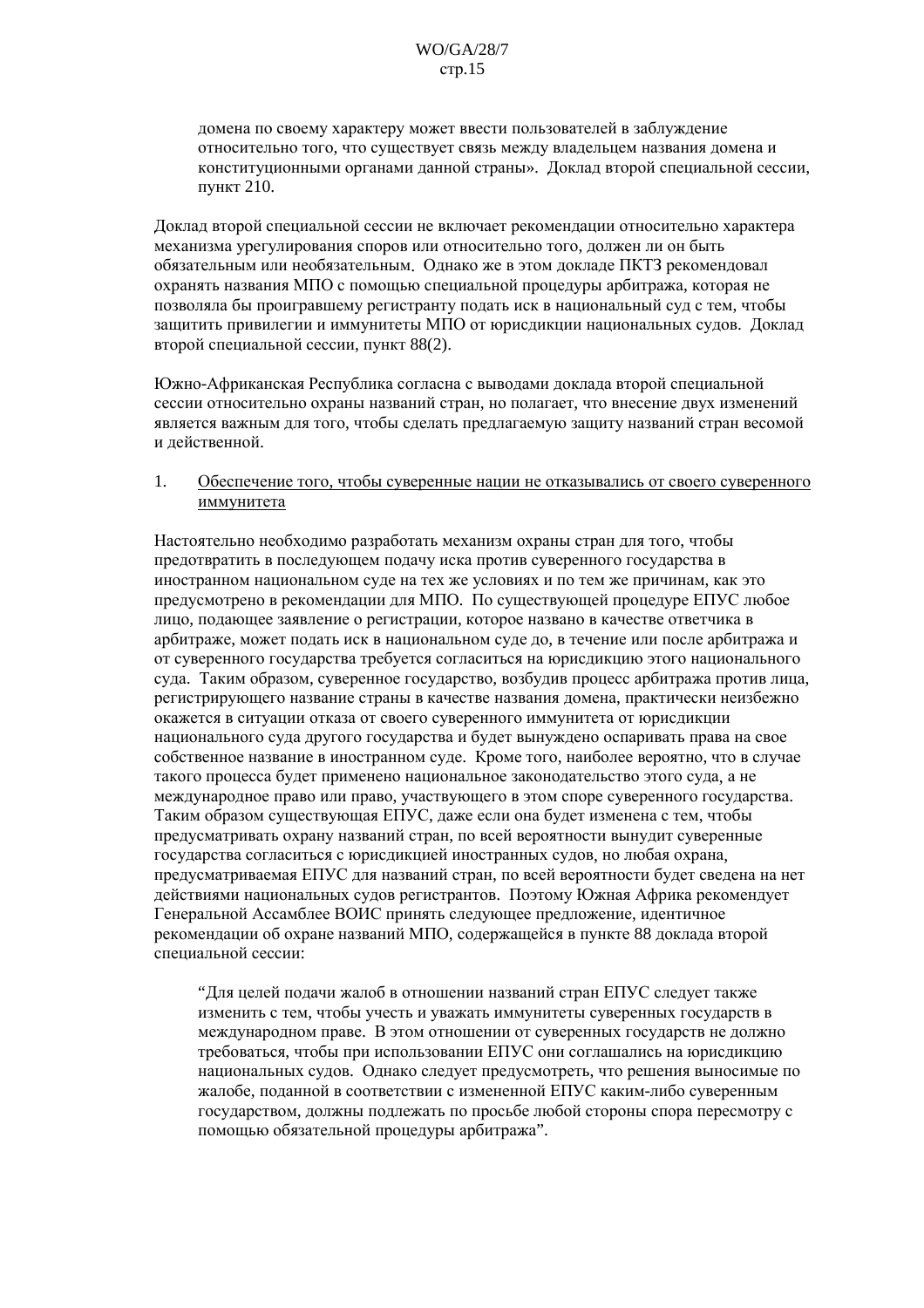2. Любая регистрация названия страны в качестве названия домена, в том случае, когда регистрант не имеет разрешения суверенного государства, должна быть отменена

Локлал Второго процесса рекомендует, чтобы использование названия страны в качестве названия домена отменялось «если владелец названия домена не имеет права или законного интереса в названии и название домена по своему характеру может ввести пользователей в заблуждение относительно того, что существует связь между владельцем названия ломена и конституционными органами ланной страны». В этой рекоменлации подробно не рассматривается значение терминов «права или законного интереса в названии», а также вопрос о том, когда название домена является в достаточной степени вводящим в заблуждение. Южно-Африканская Республика беспокоится о том, что такая лвусмысленная формулировка может толковаться как предполагающая, что частное лицо, осуществляющее регистрацию без разрешения и без наличия связи, может претендовать на право на название страны, т.е. быть выше суверенного государства, что позволит частной стороне и впредь монополизировать и распоряжаться ценностью названия страны. Южно-Африканская Республика полагает, само по себе недопустимо толкование, противоречащее мнению, высказанному в ходе второй специальной сессии, и противоречащее обоснованию охраны названий стран, при котором частное лицо, не связанное с суверенным государством, пытается использовать в своих собственных интересах экономическую ценность суверенного названия страны. Кроме того, такое толкование приведет к затяжным спорам и может стать основой для подачи иска с тем, чтобы помешать суверенным государствам вновь вернуть себе права на свои собственные названия.

Соответственно Южно-Африканская Республика рекомендует Генеральной Ассамблее ВОИС изменить доклад второй специальной сессии с тем, чтобы пояснить, что название страны в качестве названия ломена отменяется, если регистрант не имеет разрешения соответствующего суверенного государства на использование его названия страны.

Южно-Африканская Республика признает, что некоторые существующие регистранты возможно добросовестно инвестировали денежные средства в названия стран в качестве названий доменов, которые они зарегистрировали. Поэтому Южно-Африканская Республика далее предлагает, чтобы арбитр получил право и полномочия присуждать существующим регистрантам разумную компенсацию до 10 000 долларов США после заключения о том, что регистрант действовал добросовестно в ходе регистрации и использования названия домена».

67. Делегация Соединенных Штатов Америки отметила, что она согласна с рекомендациями ПКТЗ в отношении INNs, фирменных наименований и личных имен. Однако, при этом делегация выразила решительное несогласие с рекомендациями ПКТЗ в отношении полных и сокращенных названий МПО и названий стран. Делегация считала, что законодательство по товарным знакам применительно к таким указателям далеко от регулирования и что возникающие в связи с такими указателями споры не подлежат урегулированию посредством ЕПУС. Делегация присоединилась к мнению делегации Канады в том смысле, что ЕПУС – это быстрая, простая и дешевая процедура урегулирования споров, но что такие характеристики не должны применяться к полным и сокрашенным названиям МПО и названиям стран. По вопросу о географических указаниях делегация согласилась с рекомендацией ПКТЗ о том, что обсуждения по этому вопросу должны быть продолжены в рамках ПКТЗ.

Делегация Кении напомнила о том, что она активно участвовала в проходящих 68. дискуссиях по вопросу об охране указаний в СНД, участвуя в работе специальных сессий ПКТЗ и также представив материалы Секретариату по различным обсуждаемым вопросам. Делегация заявила, что международные непатентуемые названия фармацевтических веществ должны охраняться от их регистрации в качестве названий доменов. Делегация также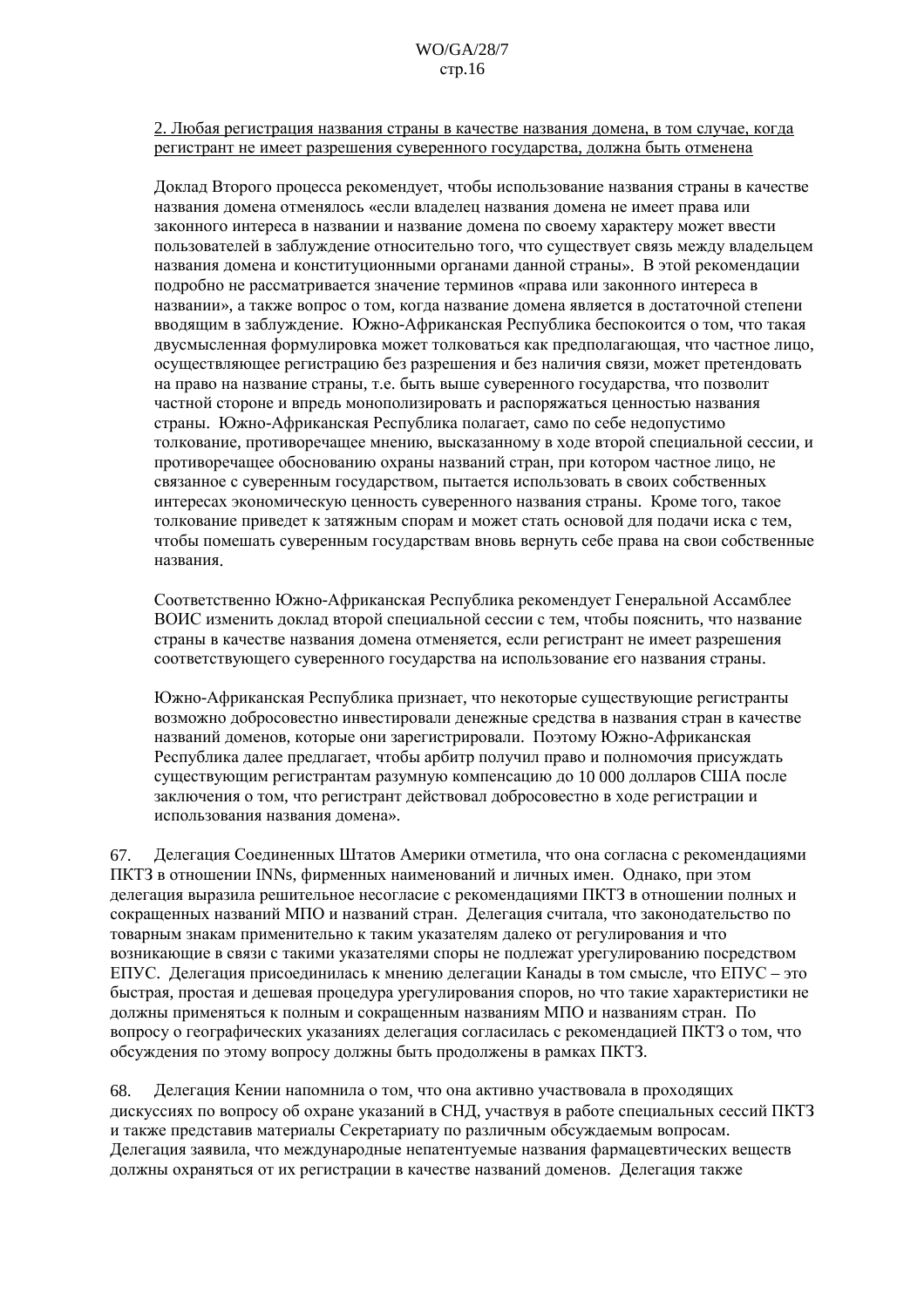#### $WO/GA/28/7$  $crp.17$

выразила мнение о том, что было бы полезно, если бы Всемирная организация здравоохранения (ВОЗ) смогла своевременно направить различным ведомствам промышленной собственности государств-членов последние перечни INNs. Делегация также отметила, что действие ЕПУС лолжно быть распространено на фирменные наименования. Лелегация поллержала рекомендацию ПКТЗ в отношении названий и акронимов МПО. Делегация также поддержала рекомендацию ПКТЗ в отношении охраны названий стран от их регистрации или использования в качестве названия доменов людьми, не связанными с конституционными органами соответствующей страны. Кроме того лелегация заявила, что новый перечень названий стран должен быть составлен на основе Бюллетеня ООН и, в случае необходимости, стандарта ИСО. Делегация также заявила, что охраняться должны как длинные, так и краткие названия стран, а также любые дополнительные названия, под которыми страны общеизвестны и о которых увеломлен Секретариат. Лелегация высказала мнение, что кажлое название страны должно охраняться на официальном языке (языках) соответствующей страны и на языках ООН, как в рДВУ, так и ксДВУ. Делегация отметила, что охрана должна быть эффективной против регистрации или использования названия домена, который является идентичным или схожим ло смешения с названием страны, гле владелец названия домена не имеет права или законного интереса в названии и название домена по своему характеру может ввести пользователей в заблуждение относительно того, что существует связь между владельцем названия домена и конституционными органами данной страны. Касаясь вопроса о приобретенных правах, делегация заключила, что никакое право не может быть приобретено на название домена, которое зарегистрировано недобросовестно, и что поэтому такая регистрация должна быть отменена. Делегация поддержала рекомендацию ПКТЗ в отношении географических указаний.

Делегация Антигуа и Барбулы одобрила заявление делегации Барбадоса от имени 69. ГРУЛАК и присоединилась к заявлению Барбадоса и Южной Африки.

70. Делегация Королевства Марокко одобрила выводы второй специальной сессии ПКТЗ по названиям доменов в Интернет, но хотела бы высказать оговорки в отношении перечня, который должен использоваться для идентификации названий стран, имеющих право на охрану в рамках системы названий доменов: название стран должны идентифицироваться в соответствии с перечнем, содержащимся в Терминологическом бюллетене ООН и делегация добавила, что ВОИС должна уведомляться о любом изменении в перечне и это изменение лолжно получить предварительное согласие государств-членов Организации в рамках органа. который булет наделен для этой цели соответствующими полномочиями.

Делегация Египта заявила о недвусмысленной поддержке рекомендации ПКТЗ в 71. отношении INNs, призвала Секретариат продолжить свое сотрудничество с ВОЗ в этой сфере и предложила ему подготовить в будущем доклад по этому вопросу. В отношении илентификации названий стран делегация поддержала упор на Бюллетень ООН или стандарт ИСО в соответствии с тем, что было согласовано членами Организации Объединенных Наций.

72. Делегация Германии поддержала все рекомендации ПКТЗ с должным учетом замечаний, сделанных делегацией Дании от имени Европейского союза и его государств-членов. Касаясь идентификации названий стран, делегация высказалась за Бюллетень ООН, но дополненный названиями, под которыми страны являются общеизвестными, о чем соответствующим образом увеломлен Секретариат.

73. Делегация Франции подчеркнула то значение, которое она придает созданию принципов использования Интернет, которые предоставляли бы это средство прогресса в общее распоряжение, в то же время охраняя интересы прав как частных, так и публичных владельцев. Лелегация Франции полчеркнула, что ВОИС продвинулась в своей работе по урегулированию споров в отношении названий доменов в Интернете. Кроме того она указала, что были следаны важные рекомендации в отношении охраны названий и акронимов межправительственных организаций в системе названий ломенов (СНЛ) при составлении перечня названий стран.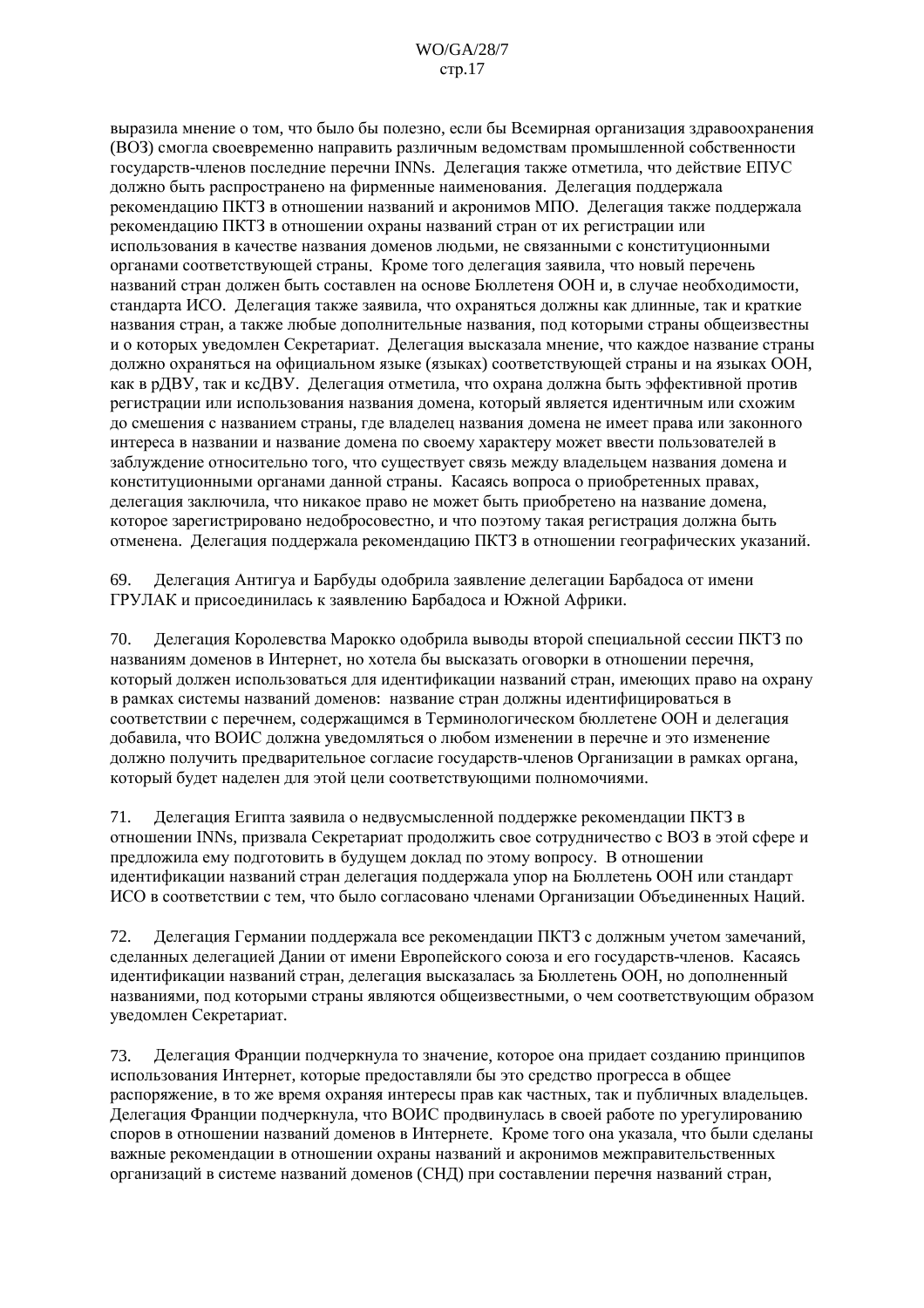подлежащих охране. Делегация также упомянула о том, что пока отложено обсуждение других тем, таких как охрана географических указаний и указаний источников происхождения в СНД. Она подчеркнула, что этот вопрос остается нерешенным, хотя это не умоляет тот факт, что этот вопрос является самым сложным и самым важным в том числе и для Франции и что он должен находиться под тщательным контролем. Делегация указала, что она поддержала рекомендации специальных сессий ПКТЗ относительно названий и акронимов межправительственных организаций и охраны названий стран от регистраций в качестве названий доменов. В заключение делегация выразила надежду на то, что будут приняты особые усилия для осуществления уже принятых рекомендаций и что в случае необходимости ВОИС проведет для этой цели соответствующие консультации.

Председатель отметил в отношении рекомендаций ПКТЗ, содержащихся в 74. документе WO/GA/28/3, следующее:

75. Генеральная Ассамблея приняла рекомендацию ПКТЗ в отношении INNs.

76. Генеральная Ассамблея приняла рекомендацию ПКТЗ в отношении фирменных наименований.

77. Генеральная Ассамблея приняла рекомендацию ПКТЗ в отношении личных имен.

78 Генеральная Ассамблея приняла рекомендацию ПКТЗ в отношении географических указаний, при этом понимается, что ПКТЗ продолжит обсуждения по этому вопросу.

79. Генеральная Ассамблея приняла рекомендацию ПКТЗ в отношении полных и сокращенных названий НПО и дает инструкции Секретариату о передаче указанной рекоменлации Корпорации Интернета по присвоению названий и номеров (ICANN). Делегация Соединенных Штатов Америки отмежевалась от этого решения.

80. Генеральная Ассамблея отметила, что все делегации поддержали рекомендации ПКТЗ в отношении названий стран, за исключением Австралии, Канады и Соединенных Штатов Америки.

Генеральная Ассамблея также отметила, что ряд вопросов в отношении охраны 81. названий стран в СНД требует дальнейшего обсуждения. Эти вопросы, в частности связаны со списком, на который следует полагаться при идентификации названий стран, которые должны подпадать под предполагаемую охрану, (2) продление окончательного срока для сообщения Секретариату общеизвестных названий стран и (3) как относится к приобретенным правам. Генеральная Ассамблея решила, что необходимо продолжить обсуждения в рамках ПКТЗ с целью выработки окончательно позиции.

# ПУНКТ 14 ОБЪЕДИНЕННОЙ ПОВЕСТКИ ДНЯ:

### ВОПРОСЫ, КАСАЮЩИЕСЯ СТАТУСА КОНСУЛЬТАТИВНОГО КОМИТЕТА (КОМИТЕТОВ) ПО ЗАЩИТЕ ПРАВ

82. Обсуждения проводились на основе документов WO/GA/28/4 и WO/GA/28/6.

83. После представления документов, Секретариат напомнил, что после проведенных в декабре 2001 г. обсуждений между государствами-членами и наблюдателями на совместном заседании Консультативного комитета по защите прав промышленной собственности и Консультативного комитета по управлению и защите авторского права и смежных прав в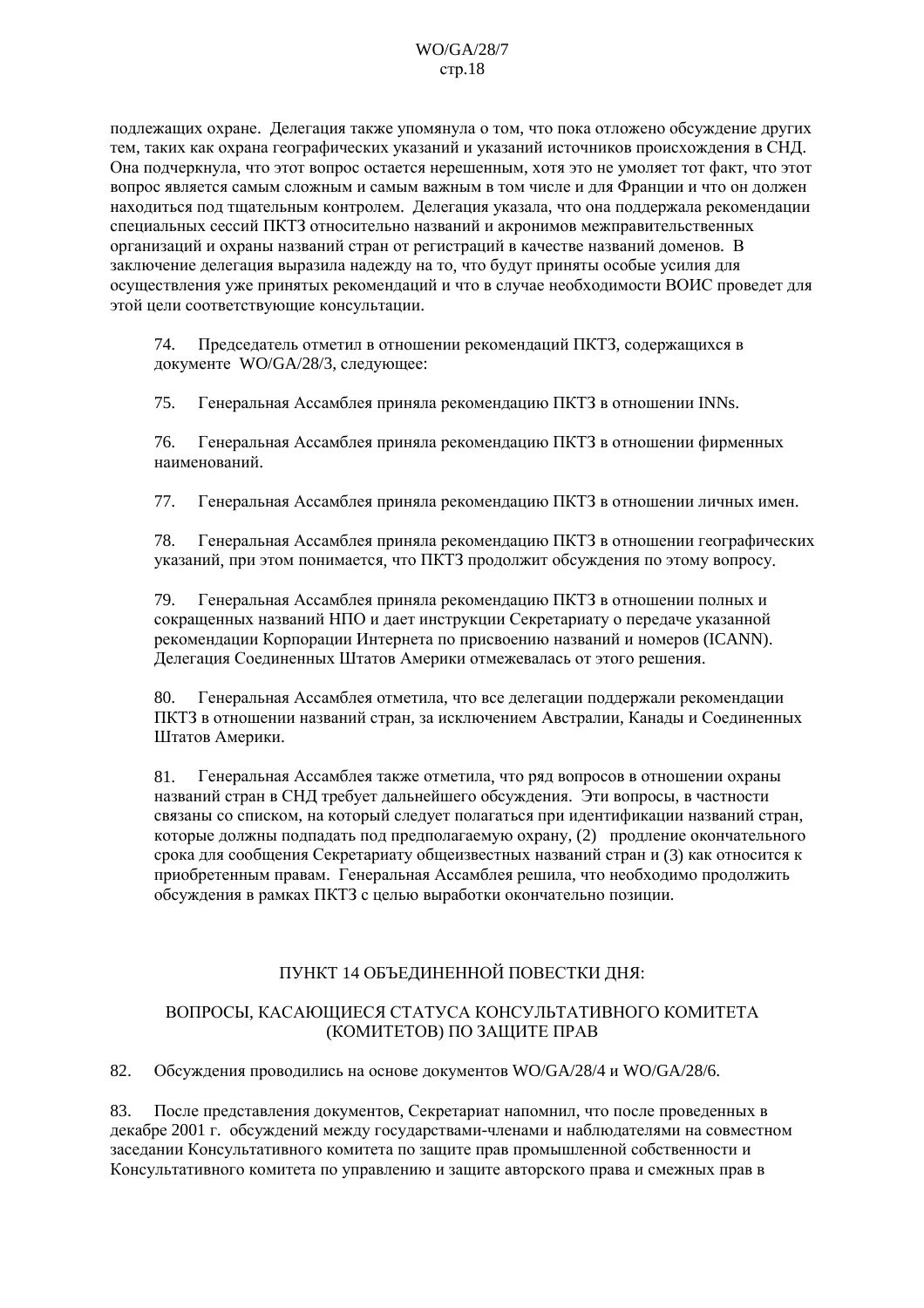глобальной информационной сети, было принято решение, что во время следующей сессии Ассамблеи ВОИС будет принято решение о статусе, который будет предоставлен будущему Консультативному комитету по защите прав. Кроме того, государствам-членам была высказана просьбой рассмотреть, в плане определения структуры такого комитета, упомянутые в пункте 5 документа WO/GA/28/4 варианты, касающиеся структуры будущего Консультативного комитета (Комитетов) по защите прав, в частности:

учрежление олного Комитета, занимающегося правами промышленной  $(a)$ собственности и авторским правом и смежными правами;

учреждение двух отдельных Комитетов, один по правам промышленной  $(h)$ собственности и один по авторскому праву и смежным правам, которые будут собираться одновременно (с возможностью проведения совместной сессии в конце их заседаний); или

учреждение двух отдельных Комитетов.  $\mathbf{c}$ )

Секретариат также отметил, что в зависимости от решения Генеральной Ассамблеи по вышеупомянутому вопросу, необходимо будет принять решение о применяемых правилах процедуры и по вопросу об участии государств-членов и наблюдателей и участия неправительственных организаций, не имеющих статус наблюдателя в ВОИС.

Касаясь проведения в период 11-13 сентября 2002 г. Консультативного заседания по 84. вопросам защиты прав. Председатель предложил г-ну Генри Олссону. Председателю Консультативного заседания по вопросам защиты прав представить «Выводы Председателя», прилагаемые к документу WO/GA/28/6.

Г-н Олесон поблаголарил Предселателя и сослался, в частности, на пункт 7 принятых 85. «Выволов Председателя» консультационного заседания по вопросам зашиты прав. прилагаемого к документу WO/GA/28/6, и информировал Генеральную Ассамблею о том, что в ходе консультационного заседания по вопросу защиты прав было выражено решительное предпочтение в отношении того, чтобы созданная в ВОИС межправительственная структура по вопросам защиты прав включала один отдельный комитета, занимающийся вопросами прав промышленной собственности и авторского права и смежных прав в рамках глобальных вопросов защиты прав. Цели и задачи отдельного комитета будут заключаться в выполнении роли форума для обмена информацией и координации соответствующей деятельности в области защиты прав и сотрудничества в борьбе против контрафакции и пиратства. Некоторые делегации предложили, чтобы Комитет рассмотрел вопрос о разработке надлежащей или наилучшей практики в области защиты прав. Кроме того, некоторые делегации предложили разработать типовое законодательство по защите прав. Одна делегация предложила, чтобы вопрос о защите прав был также доведен до сведения Консультативного комитета по вопросам политики (ККП). Г-н Олесон также сообщил о том, что в отношении формы единого комитета были выражены различные точки зрения. В то время, как некоторые делегации поддержали предлагаемую Международным бюро структуру, некоторые другие делегации поддержали создание Постоянного комитета, как было предложено делегацией Соединенных Штатов Америки. Ряд делегаций также высказали мнение о том, что Международному бюро следует создать координирующий центр, отвечающий за координацию деятельности в области защиты прав, который также будет использован для обеспечения контакта с Комитетом по вопросам защиты прав. Что касается выводов, содержащихся в пунктах 1-6 «Выводов Председателя», г-н Олссон отметил, что была дана высокая оценка работе, проделанной региональными бюро и Всемирной Академией ВОИС, однако можно предпринять усилия по совершенствованию этой работы.

Выступая от имени Группы стран Латинской Америки и Карибского бассейна (ГРУЛАК), 86. делегация Барбадоса поддержала предложение о создании единого консультативного комитета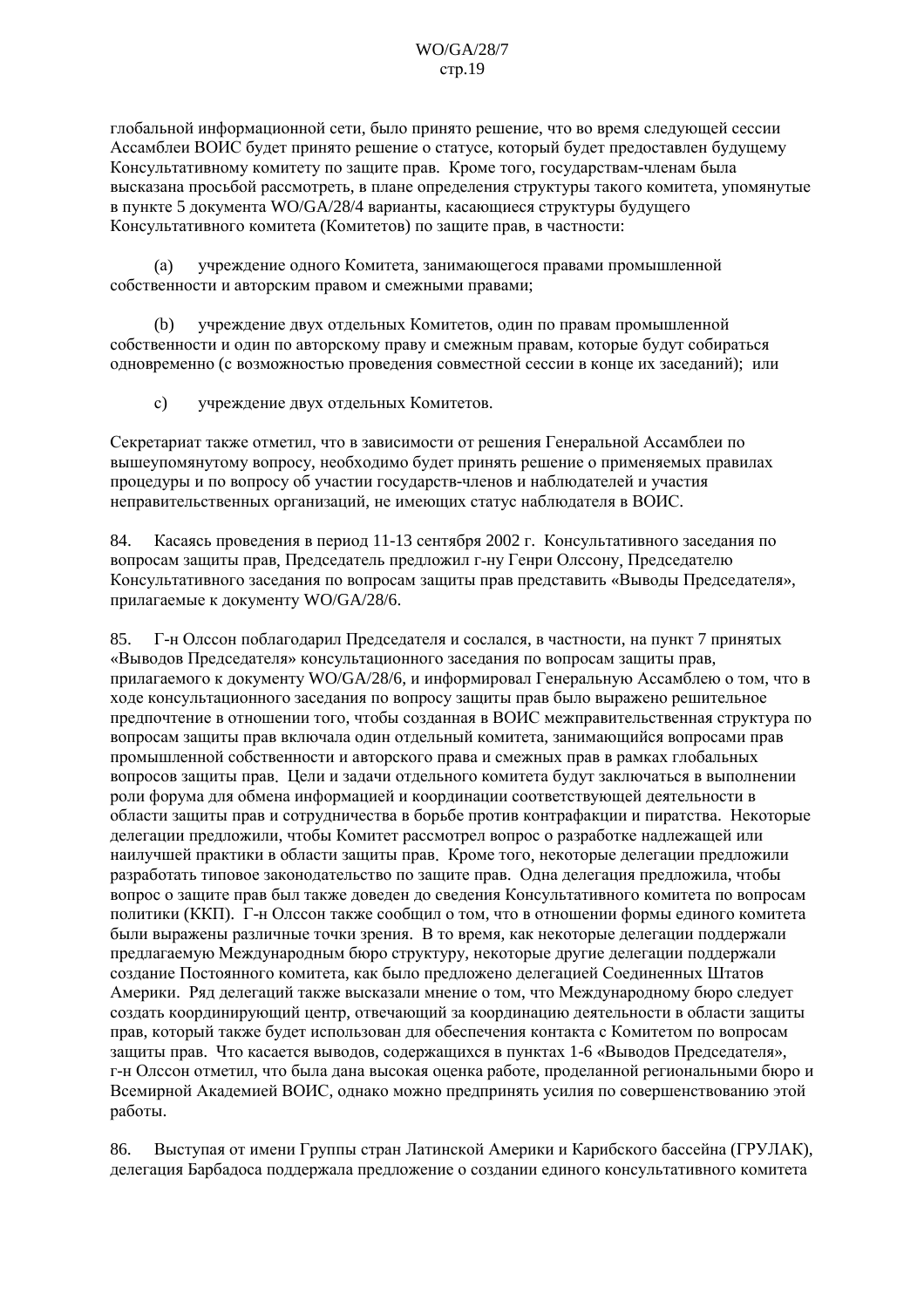с двумя отдельными и различными программами в области авторского права и промышленной собственности. Она заявила, что такой Консультативный комитет будет способствовать расширению сотрудничества и технической помощи в области зашиты прав среди государствчленов ВОИС, и прежде всего развивающихся стран. Он поможет обеспечить удовлетворение потребностей развивающихся стран в конкретных областях защиты прав и рассмотреть многие проблемы, с которыми встречаются государства-члены ВОИС в процессе реализации их обязательств в рамках Соглашения ВТО о торговых аспектах прав промышленной собственности (ТРИПС). Лелегация заявила, что ГРУЛАК тверло уверен, что слишком амбициозная повестка дня может, в конечном итоге, принести ущерб, и не обеспечит поддержку любой инициативы, направленной на создание более высоких уровней защиты прав по сравнению с теми, которые существуют в настоящее время в рамках Соглашения ТРИПС.

87. Делегация Дании заявила, что вопрос защиты прав является чрезвычайно важным и что проблема юридической охраны авторского прав и прав промышленной собственности не может рассматриваться отдельно и должна сопровождаться мерами по защите прав. Поэтому, делегация полностью поддерживает усилия ВОИС в области защиты прав и считает. что необходимо создать форум, на котором государства-члены, межправительственные организации и неправительственные организации смогут обсуждать эти вопросы с целью укрепления деятельности ВОИС в области защиты прав и придания стимула такой деятельности на региональном и национальном уровне. Делегация также отметила, что хотя существует много взаимосвязанных вопросов, касающихся авторского права и прав промышленной собственности, и деятельность по защите прав в различных областях значительно различается, однако вопросы, которые будут обсуждаться в Комитете, будут в значительной степени повторяться. В связи с этим делегация поддержала создание в ВОИС одного отдельного комитета, рассматривающего вопросы защиты авторского права и прав промышленной собственности. Делегация также сочла удовлетворительным предложение Международного бюро, касающееся целей Комитета, его организации и процедур. Делегация отметила, что пункт 12 документа WO/GA/28/4 не позволяет Европейскому сообществу, как таковому, стать членом этого Комитета. Хотя делегация не предлагает поправки к внесенному Международным бюро предложению, она хотела бы, чтобы вопрос о членстве Европейского сообщества был рассмотрен на заседании нового Комитета. Делегация также отметила, что она считает наиболее целесообразным, чтобы Комитет сам принял решение о создании в будущем рабочих групп. Касаясь предложения о создании Международным бюро координирующего центра, занимающегося вопросами координации и защиты прав ВОИС, делегация считает, что вопросы внутренней организации Международного бюро по мере возможности должны быть оставлены на усмотрение ВОИС. В любом случае преждевременно обсуждать этот вопрос на Ассамблее. Делегация предложила, чтобы это предложение было рассмотрено на первом заселании нового Комитета.

Делегация Соединенных Штатов Америки подтвердила свое мнение в отношении того, 88. что следует создать один отдельный Комитет с целью обеспечения увязанного и интегрированного подхода к вопросам обеспечения подготовки и взаимосвязанным видам деятельности. Однако, делегация считала, что Постоянный комитет может обеспечить предпочитаемую базу для деятельности в области защиты прав и это также обеспечит возможность выполнения его задач и конкретной деятельности, а также оказывать помощь всем государствам-членам ВОИС, так как ни одно государство-член не защищено от проблем, связанных с этой деятельностью, и что это является глобальным, международным вопросом. Делегация согласилась, что существует необходимость разграничения всех задач этого Комитета, однако, содержащееся в пункте 7 документа WO/GA/28/4 предложение следует рассмотреть на Ассамблее в качестве общих параметров такого Постоянного комитета. Пока единая структура также обеспечит максимальное использование выделенных на эту деятельность ресурсов.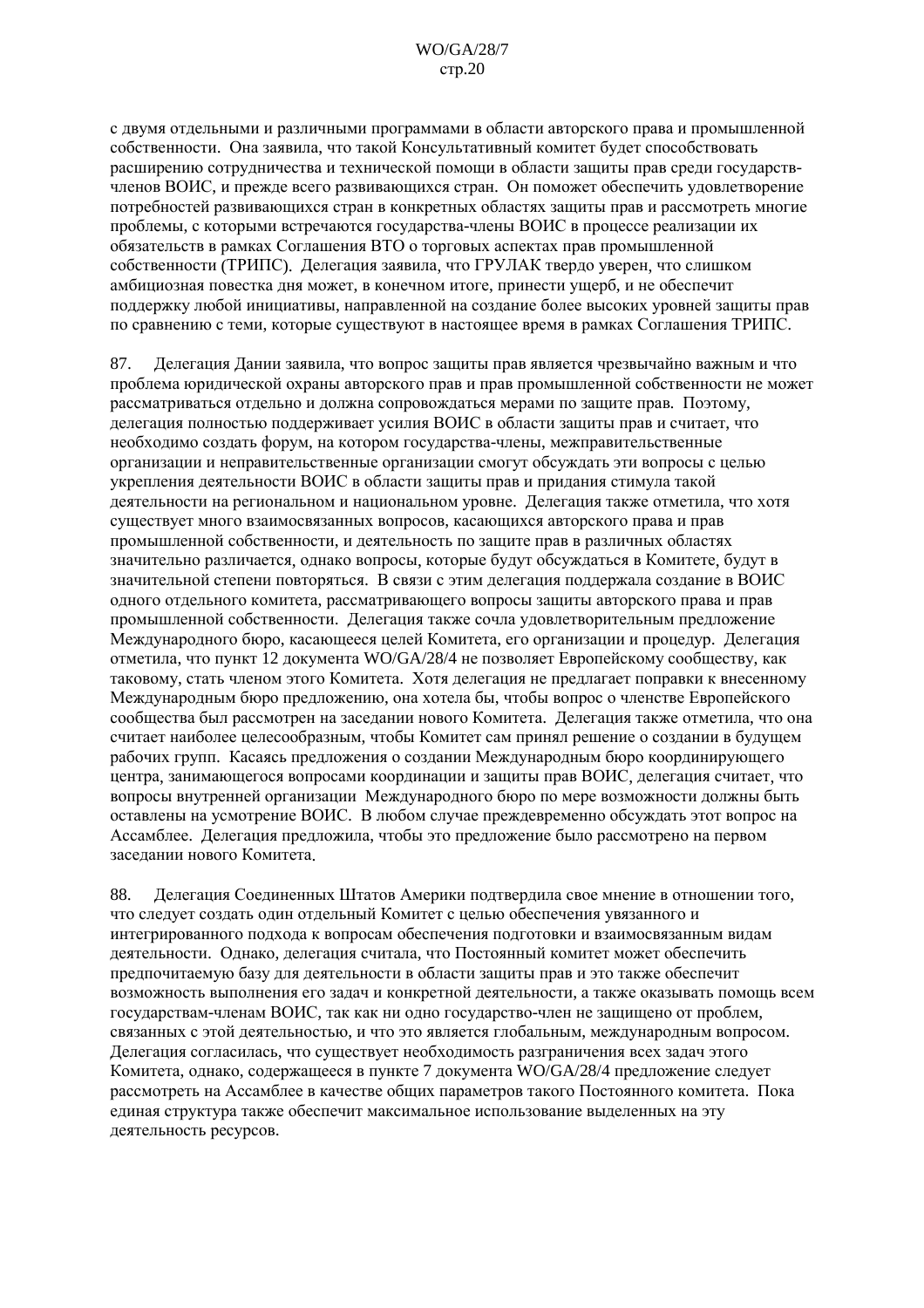89. Делегация Египта поблагодарила Секретариат за отличное представление документов и отметила, что вопрос защиты прав интеллектуальной собственности является основой охраны интеллектуальной собственности и в связи с этим поддержала предложение о создании единого Консультативного комитета по зашите прав с целью солействия сотрудничеству среди государств-членов путем обмена информацией, данными и опытом в позитивном духе сотрудничества. Комитету следует сделать акцент на деятельности в области защиты прав, связанной с развивающимися странами, для того чтобы оказать помощь в их усилиях по защите прав интеллектуальной собственности. Также важно, что ВОИС пересмотрела свою деятельность в вопросах защиты прав, как все другие виды деятельности. Делегация согласилась с изложенным в пункте 7 документа WO/GA/28/4 мандатом Комитета с учетом того, что он будет согласован всеми странами, а не только некоторыми странами.

90. Делегация Японии поблагодарила г-на Олссона за его подробное объяснение данного вопроса и сообщила, что она рассматривает деятельность ВОИС в области защиты прав как чрезвычайно важную, подчеркнув необходимость активизации в рамках ВОИС деятельности по защите прав. Делегация решительно поддержала предложение о создании единого Постоянного комитета по защите прав.

Делегация Алжира тепло поблагодарила г-на Олссона за прекрасный отчет по этому 91. чрезвычайно важному вопросу и поддержала предложение о создании такого комитета. Однако, она считала необходимым подчеркнуть только консультативную функцию такого комитета. Следует уделить большое внимание кругу полномочий Комитета и его структуре. С этой целью необходимо провести дальнейшие обсуждения в Комитете.

Делегация Германии выразила свою поддержку предложению о создании единого 92. комитета лля концентрации работы в этой очень важной области. Касаясь внутренней организации Международного бюро, делегация присоединилась к мнению, высказанному делегацией Дании, и выразила надежду на то, что Секретариат сумеет организовать свою работу наиболее эффективным образом для решения поставленной задачи.

93. Делегация Бразилии поблагодарила Секретариат за подготовленные документы, а г-на Олссона за прекрасное ведение Консультативного заседания по вопросам защиты прав. Делегация заявила, что ее правительство уделяет большое внимание вопросам защиты прав интеллектуальной собственности и создало межминистерский комитет по борьбе с пиратством, который объединил основные заинтересованные стороны, занимающиеся вопросами авторского права и разрабатывающими план действий по борьбе с пиратством. Делегация отметила, что большинство развивающихся стран испытывают нужду в адекватных ресурсах для выполнения международных обязательств, прежде всего в рамках Соглашения ТРИПС. Поэтому, ВОИС может играть важную роль в обмене опытом и информацией, касающейся зашиты прав интеллектуальной собственности, созлания потенциала и обеспечения полготовки кадров. С точки зрения делегации Бразилии, реалистичным подходом к решению этого вопроса в ВОИС было бы создание единого консультационного комитета, занимающегося вопросами прав промышленной собственности и авторским правом и смежными правами. Делегация не поддержала предложения о создании Постоянного комитета по защите прав. Касаясь создания в Международном бюро координирующего центра с целью координации деятельности в области защиты прав, делегация считала, что она не имеет достаточной информации, и что у нее нет полного согласия в отношении деталей этого предложения, и ее беспокоит то, что это может привести к проблемам в использовании ресурсов ВОИС. В связи с этим она полностью поддерживает выступление делегации Барбадоса от имени ГРУЛАК.

94. После этого Генеральный директор отметил, что большинство выступивших делегаций высказались в поддержку создания единого Комитета по защите прав, мандат которого очень четко очерчен в пункте 7 документа WO/GA/28/4. Цели упомянутого Комитета включают координацию с некоторыми организациями и частным сектором вопросов борьбы с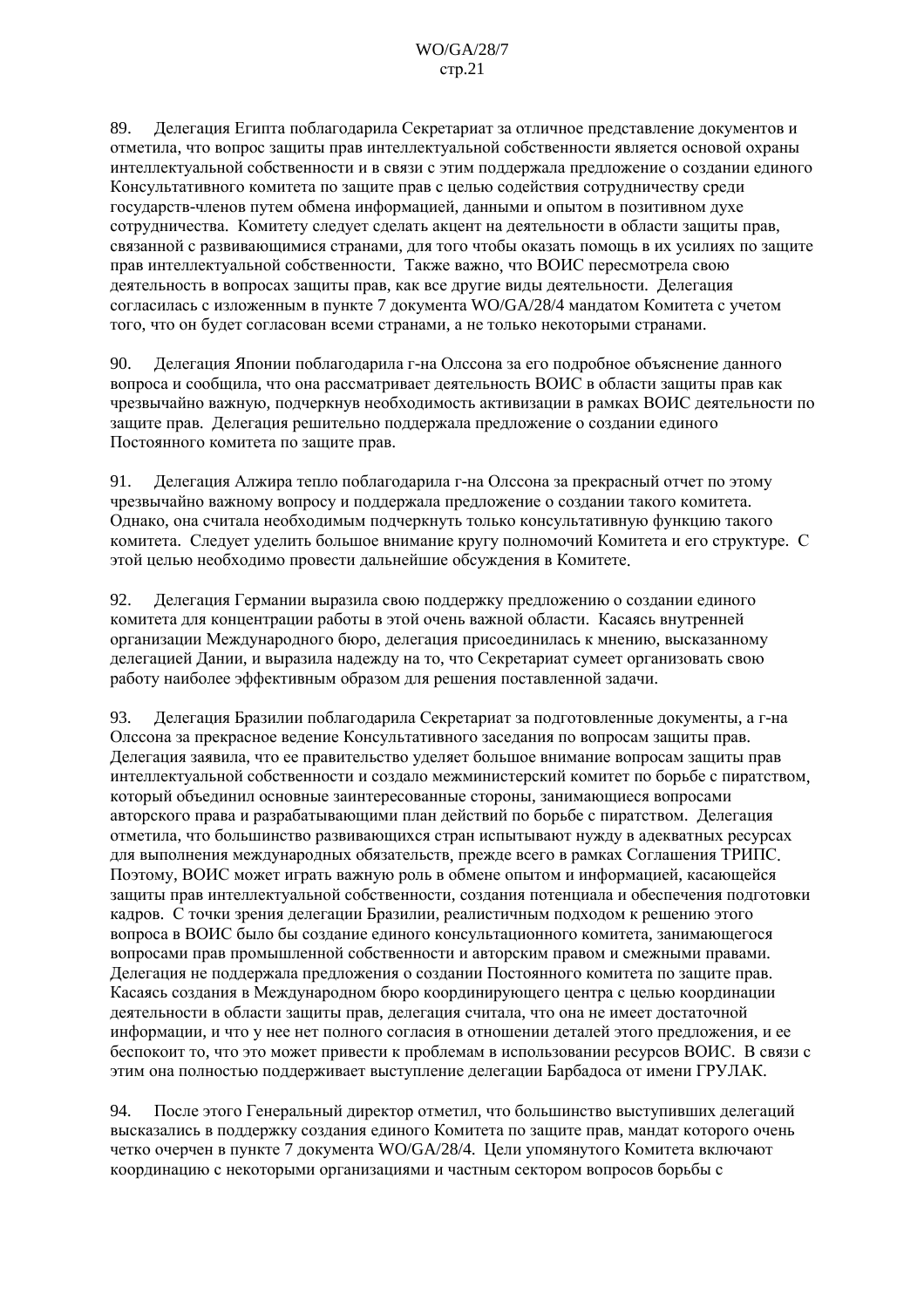контрафакцией и пиратством; общественное образование, оказание помощи, координацию вопросов разработки национальных и региональных программ подготовки для всех заинтересованных сторон и обмен информацией по вопросам защиты прав посредством создания электронного форума. В рамках широких полномочий данного комитета возможные сценарии могут включать разработку наилучшей практики и типового законодательства. После достижения соглашения в отношении целей такого комитета, его названием будет иметь меньшее значение, так как Генеральная Ассамблея всегда имеет полномочия по изменению в булушем названия комитета. Логическим шагом вперел было бы созлание елиного комитета и упрощения задачи Секретариата в условиях ограниченных ресурсов. Генеральный директор настоятельно призвал государства-члены принять решение о создании единого комитета; одобрить изложенные в пункте 7 документа WO/GA/28/4 цели комитета; и оставить вопрос о точном названии комитета на усмотрение Международного бюро, которое, до проведения первого заседания комитета, проведет консультации с различными координаторами групп для уточнения точного названия упомянутого органа. Генеральный директор отметил, что в будущем появятся возможности рассмотреть проделанную комитетом работу и высказать комментарии, а также изменить его название, если Генеральная Ассамблея сочтет название этого органа не соответствующим или не подходящим.

Республика Корея поддержала предложение о создании единого комитета вследствие 95. взаимосвязанного характера прав интеллектуальной собственности, и приняла к сведению, что в рамках Комитета могут быть созданы специализированные рабочие группы для рассмотрения конкретных вопросов, обсужлаемых комитетом, как преллагается в локументе WO/GA/28/4.

96. Делегация Судана также поддержала предложение о создании единого консультативного комитета. Она отметила, что в работе комитета следует поддерживать равновесие между всеми областями интеллектуальной собственности, включая правовые аспекты и охрану, и что не следует фокусировать его работу исключительно на правовых аспектах.

97. Делегация Франции согласилась с резюме Генерального директора и его предложением. Делегация отметила, что создание единого комитета упростит решение вопросов, но необходимо, чтобы ВОИС обеспечивало защиту прав. Что касается круга полномочий, основным вопросом являются результаты, которые могут быть достигнуты в рамках этого комитета. Касаясь внутренней координации ВОИС, делегация подтвердила, что это является вопросом, который должен решить Генеральный директор.

98. Делегация Шри-Ланки заявила, что она заинтересована в создании эффективного и рентабельного механизма защиты прав. В связи с этим она поддерживает предложение о создании единого комитета. Она считает, что разработка типового законодательства может быть очень полезной, особенно для развивающихся стран.

Лелегация Перу полностью согласилась с позицией ГРУЛАК, выраженной лелегацией 99. Барбалоса, и поддержала предложение о создании одного консультативного комитета по защите прав интеллектуальной собственности, который не должен иметь статус постоянного комитета. Круг полномочий этого комитета должен быть ограничен обменом информацией и координацией соответствующей работы, которую предстоит осуществить в этой области. Комитет также может заниматься вопросами сотрудничества, которые имеют чрезвычайно важное значение для развивающихся стран, если они намереваются вести эффективную борьбу с контрафакцией и пиратством. Делегация заявила, что она не может поддержать предложение о разработке наилучшей практики в области защиты прав и, безусловно, не хотела бы, чтобы вопрос о разработке типового законодательства обсуждался на комитете.

100. Делегация Марокко поблагодарила г-на Олссона за его резюме результатов работы консультативного заседания по вопросам защиты прав. Защита прав является эффективным средством охраны прав интеллектуальной собственности. Это многосторонний вопрос,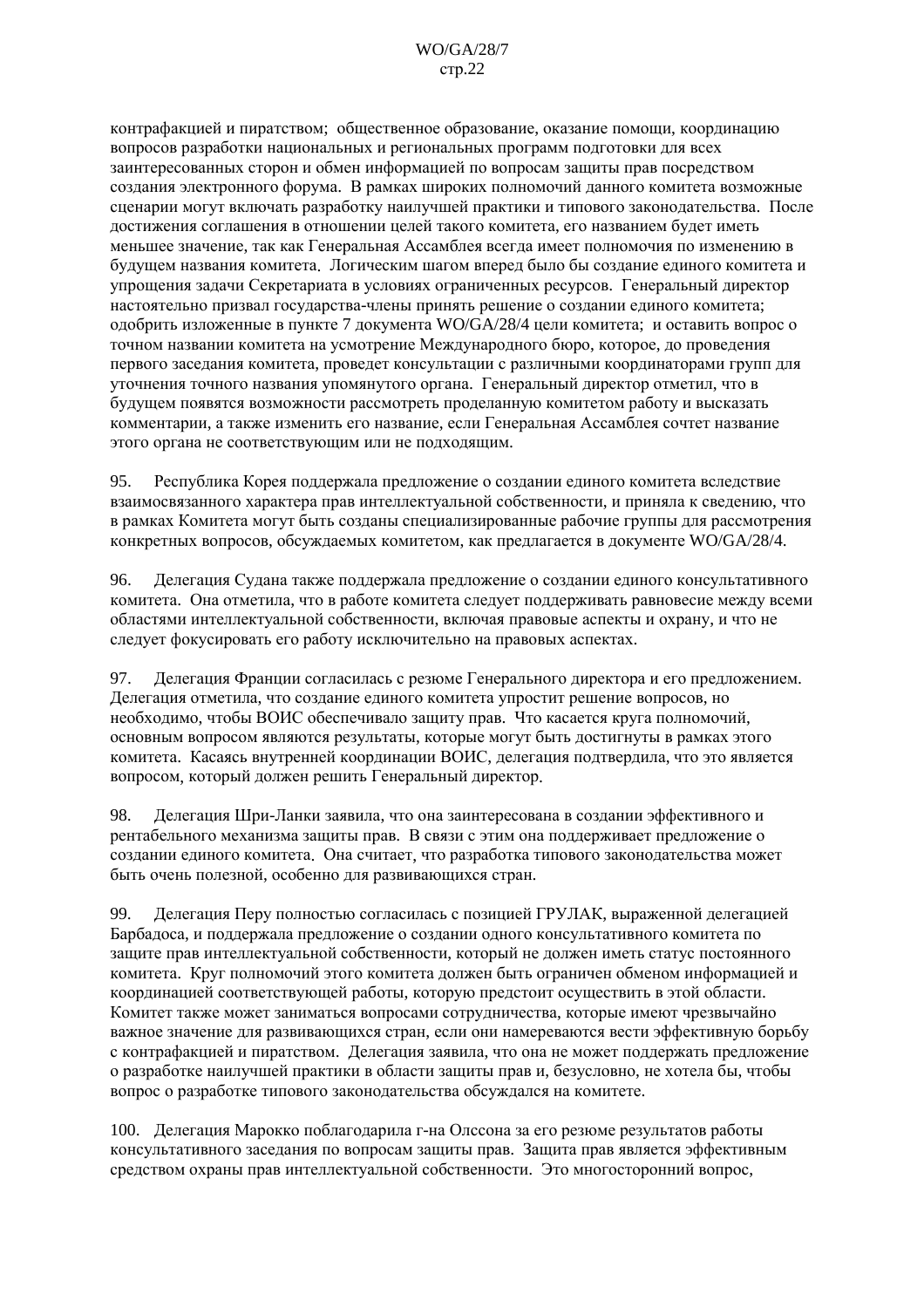который затрагивает все аспекты интеллектуальной собственности, и поэтому делегация поддерживает предложение о создании единого комитета по вопросам защиты прав, который должен обеспечить обмен информацией и опытом в борьбе с контрафакцией и пиратством. В связи с этим делегация с удовольствием примет участие в будущих обсуждениях относительно мандата и структуры этого комитета. Делегация также отметила, что она придерживается гибкой позиции и заинтересована в проведении намечаемых на ближайшее время консультаций по этому вопросу в надежде нахождения взаимоприемлемого решения.

101. Делегация Уругвая согласилась с мандатом комитета, изложенным в пункте 7 документа WO/GA/28/4, с учетом следующего предложения: «Ни при каких условиях комитет не должен выполнять нормотворческие или нормативные функции, а имеющаяся у него информация не должна использоваться каким-либо образом, чтобы допустить применение против какой-либо страны коммерческих или торговых санкций».

102. Комментируя заявление Генерального директора, делегация Бразилии отметила, что если проблем заключается только в названии, обсуждения были бы значительно более простыми. Напротив, некоторые делегации выразили озабоченность в отношении нормативного или нормотворческого характера леятельности комитета по зашите прав. В этом случае эффективным способом достижения целей, которые изложены в пункте 7 документа Секретариата, было бы создание консультативного комитета. Поэтому делегация считает, что предложение о создании комитета без ссылки на его действительные характеристики, то есть независимо от того, будет ли это постоянный комитет, совещательный комитет или консультативный комитет, не позволит преодолеть определенную озабоченность некоторых стран. В связи с этим делегация считает, что создание консультативного комитета было бы наилучшим способом преодоления озабоченности всех членов Ассамблеи. Делегация с сожалением заявила, что создание Комитета без необходимого определения характера комитета, не соответствует полученным ей инструкциями из столицы ее государства. В столице ее государства были проведены широкие обсуждения этого вопроса, и делегация имеет явную серьезную озабоченность относительно мандата комитета. Поэтому делегация подтвердила свое предпочтение в отношении создания консультативного комитета, который может учесть озабоченность большинства членов Ассамблей, и она полностью согласилась с предложениями делегации Уругвая в отношении характеристик такого комитета.

103. Делегация Соединенных Штатов Америки отметила, что она внимательно выслушала выступления различных делегаций и резюме г-на Олесона и последующие заверения Генерального директора в том, что работа такого отдельного комитета уже определяется общим кругом полномочий, изложенных в документе WO/GA/28/4. Она готова согласиться с рекомендациями Генерального директора и поддержать их, рассматривая их как наиболее приемлемый путь продолжения важной работы этого комитета.

104. Делегация Венесуэлы также поддержала предложение о создании Консультативного комитета без нормативных функций и с четко определенными критериями и манлатом. упомянутыми делегацией Уругвая. Она полностью согласна с теми делегациями, которые высказали аналогичные замечания.

105. Делегация Аргентины поддержала выступление Барбадоса от имени ГРУЛАК. Она также поддержала выступление делегации Бразилии, Перу и Венесуэлы.

106. Председатель на основе достигнутого консенсуса сделал следующее заключение:

Генеральной Ассамблее следует подтвердить решение о создании единого  $(1)$ комитета по вопросам защиты прав;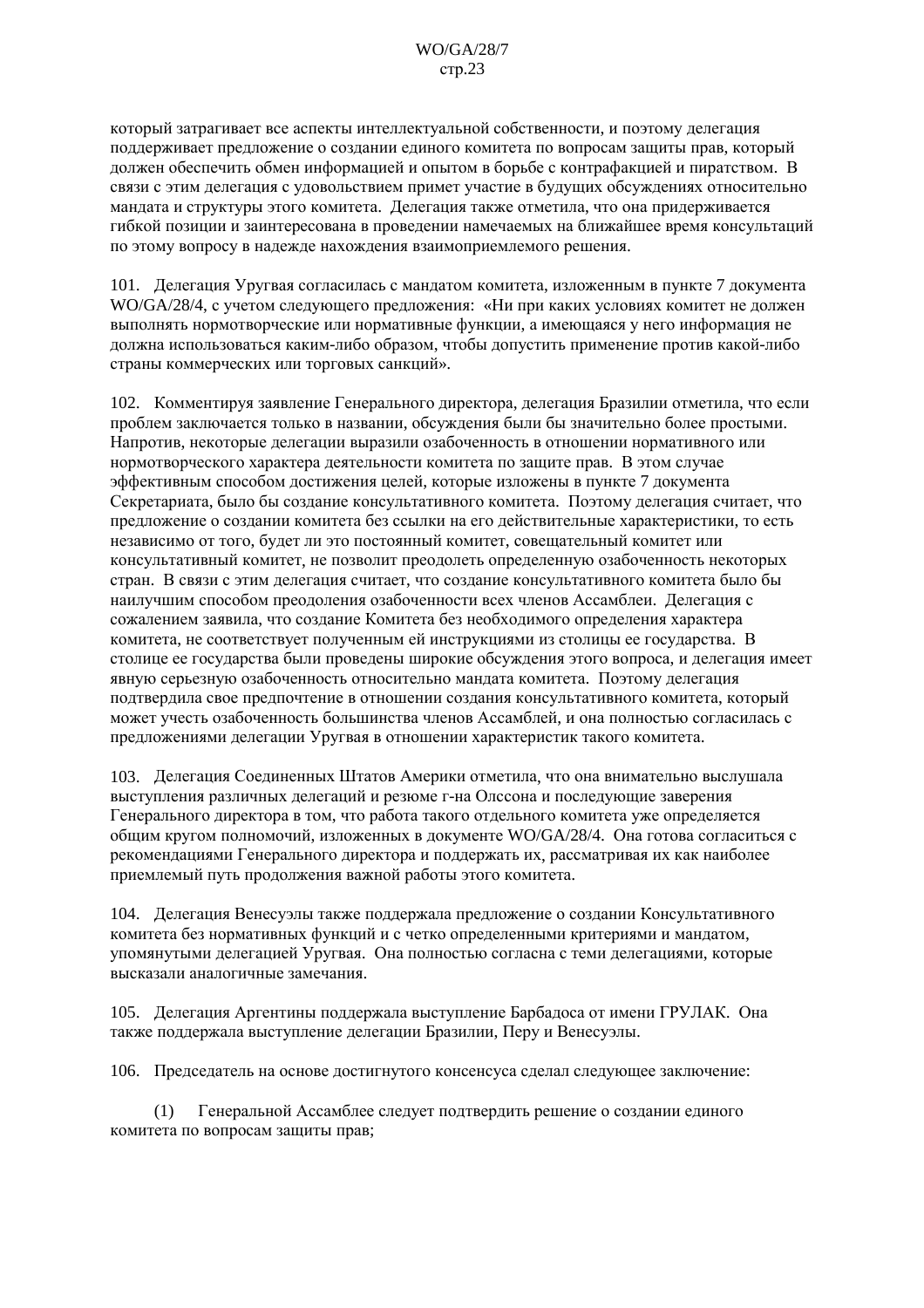$(2)$ На данном этапе цели этого комитета будут такими, как они определены и изложены в пункте 7 документа WO/GA/28/4; и

Генеральному директору ВОИС будет поручено созвать заседание такого единого  $(3)$ комитета с учетом того, что все государства-члены, желающие участвовать в его работе, смогут сделать это. Кроме того, комитет представит отчет следующей сессии Генеральной Ассамблеи, во-первых, о достигнутых результатах в определении целей комитета, и, во-вторых, Ассамблее слелует провести на слелующей сессии новое обсужление лля опрелеления сферы леятельности комитета, его роли и процедур.

107. Делегация Бразилии поддержала предложенное Председателем заключение в качестве предварительного решения, но для полного согласия с ним она хотела бы, чтобы в него было включено предложение делегации Уругвая для рассмотрения Ассамблеей.

108. Делегация Уругвая согласилась с выступлением делегации Бразилии, однако просила конкретно отметить в заключениях, что комитет ни в коем случае не будет выполнять нормотворческие или нормативные функции и что используемая комитетом информация не будет ни при каких обстоятельства использована для принятия коммерческих или торговых санкций против какой-либо страны.

109. Делегация Перу поддержала заявление делегаций Бразилии и Уругвая и заявила, что если не будет четко определен круг полномочий комитета, у нее также возникнут проблемы с тем, чтобы согласиться с Выводами Председателя.

110. Делегация Камеруна разделяла озабоченность делегации Бразилии и хотела получить заверения в том, что новый комитет не будет иметь полномочий на пересмотр соглашения ТРИПС или полномочий на нормативную деятельность, и что цели комитета должны ограничиваться образовательными и информационными аспектами.

111. Делегация Казахстана поддержала выступление делегации Уругвая и выступления других делегаций, разделивших ее точку зрения. Делегация также высказалась в поддержку создания единого консультативного комитета.

112. Делегация Соединенных Штатов Америки считала, что Генеральный директор нашел приемлемое решение, обеспечивающее необходимую гибкость в соответствии с пунктом 7, которое можно использовать для консультаций с государствами-членами и затем подготовить программу действий для рассмотрения Ассамблеей в следующем году. У делегации создалось впечатление, что наступило время для совершенствования работы ВОИС в позитивной форме и активизации деятельности в области защиты прав интеллектуальной собственности. Как указывается в резюме г-на Олссона, консультативное заселание по вопросам зашиты прав подчеркнуло необходимость повышения уровня подготовки и технической помощи. Делегация заявила, что прелложенные делегацией Уругвая поправки не соответствуют тексту пункта 7 обсуждаемого документа.

113. Делегация Республики Куба хотела бы поддержать заявление ГРУЛАК и заявления Бразилии, Венесуэлы, Уругвая и Перу. Кроме того, делегация поддержала предложение Генерального директора о создании единого консультативного комитета по защите прав, охватывающего как промышленную собственность, так и авторское право и смежные права.

114. Председатель предложил принять выводы, которые были согласованы после продолжительных консультаций, а также следующее решение:

Генеральная Ассамблея приняла к сведению содержание документов WO/GA/28/4 и WO/GA/28/6, подготовленных Секретариатом.